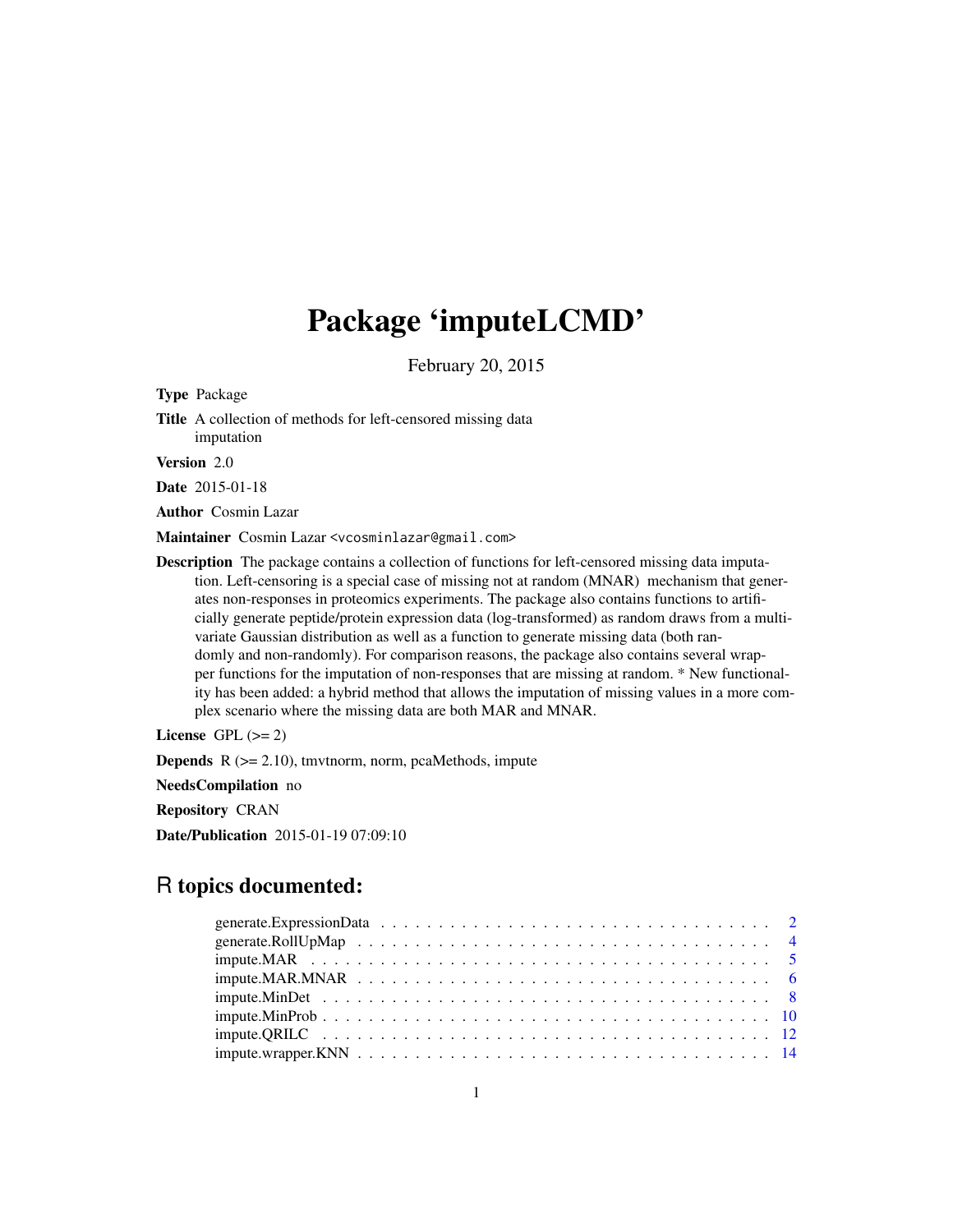<span id="page-1-0"></span>

| Index |                            | 30 |
|-------|----------------------------|----|
|       |                            |    |
|       |                            |    |
|       |                            |    |
|       |                            |    |
|       |                            |    |
|       | $intensity_P XDO000022 21$ |    |
|       |                            |    |
|       |                            |    |
|       |                            |    |
|       |                            |    |

<span id="page-1-1"></span>generate.ExpressionData

*Generate Peptide/Protein Expression Data*

# Description

Generates a matrix of peptide/protein expression data. It is assumed that the expression data is log transformed. Therefore, for each sample the peptides/proteins intensities are randomly drawn from a Gaussian distribution.

# Usage

```
generate.ExpressionData(nSamples1, nSamples2, meanSamples, sdSamples,
                        nFeatures, nFeaturesUp, nFeaturesDown,
                        meanDynRange, sdDynRange,
                        meanDiffAbund, sdDiffAbund)
```
# Arguments

| nSamples1     | Number of samples in condition 1.                                       |
|---------------|-------------------------------------------------------------------------|
| nSamples2     | Number of samples in condition 2.                                       |
| meanSamples   | Mean value of the background noise.                                     |
| sdSamples     | Standard deviation of the background noise.                             |
| nFeatures     | Number of peptides/proteins.                                            |
| nFeaturesUp   | Number of peptides/proteins up-regulated.                               |
| nFeaturesDown | Number of /peptidesproteins down-regulated.                             |
| meanDynRange  | Mean value of the dynamic range of peptide/protein expressions.         |
| sdDynRange    | Standard deviation of the dynamic range of peptide/protein expressions. |
| meanDiffAbund | Mean value of the up/down-regulation.                                   |
| sdDiffAbund   | Standard deviation of the up/down-regulation.                           |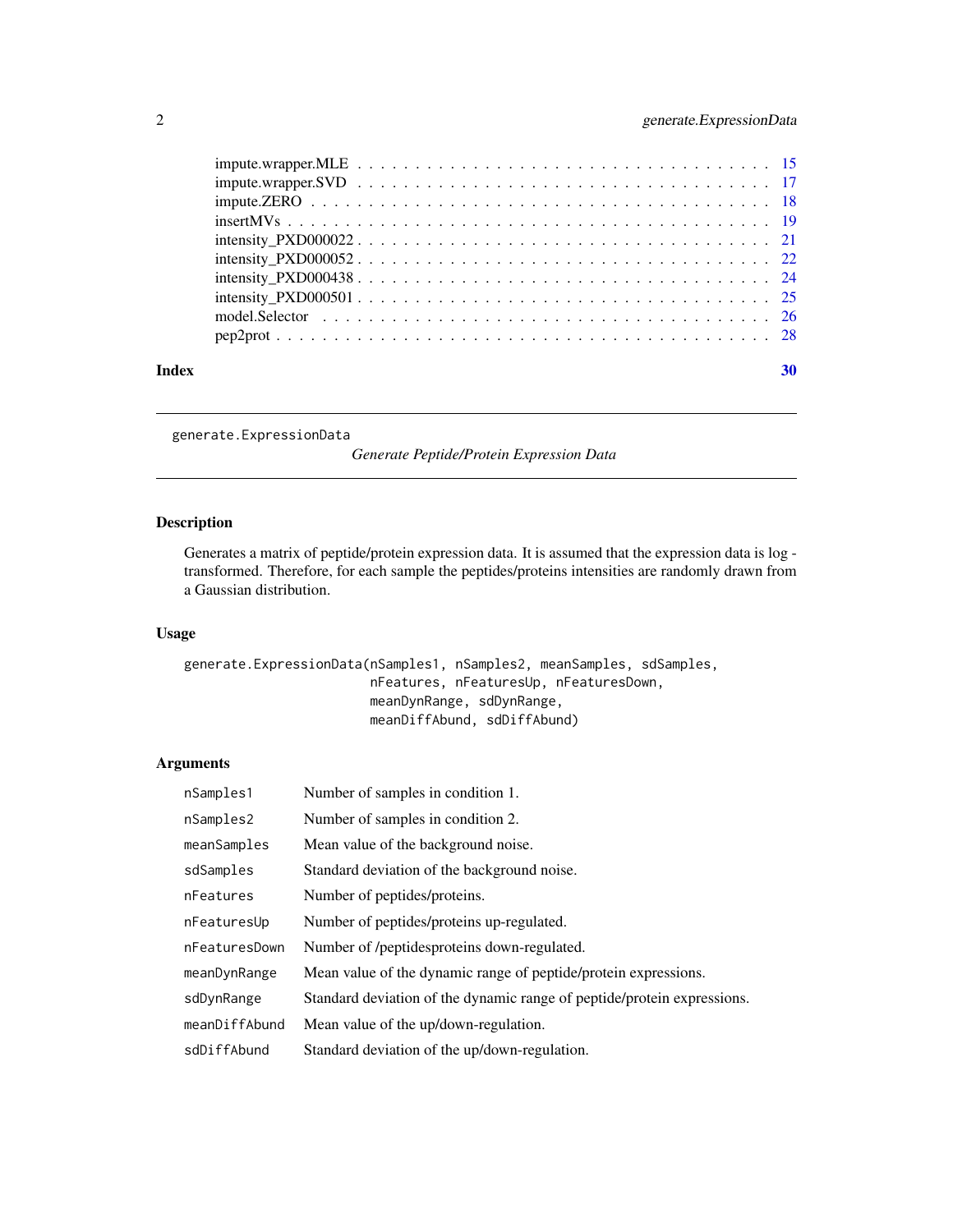# <span id="page-2-0"></span>Value

A list including elements:

| data          | Peptide/protein expression matrix                         |
|---------------|-----------------------------------------------------------|
| conditions    | Vector indicating the samples in each condition           |
| labelFeatures | Vector indicating features which are down/up/no regulated |

#### Author(s)

Cosmin Lazar

# See Also

[pep2prot](#page-27-1), [generate.RollUpMap](#page-3-1), [insertMVs](#page-18-1)

```
dataObj = generate.ExpressionData(nSamples1 = 6, nSamples2 = 6,
                          meanSamples = 0, sdSamples = 0.2,
                          nFeatures = 2000, nFeaturesUp = 100, nFeaturesDown = 100,
                          meanDynRange = 20, sdDynRange = 1,
                          meanDiffAbund = 1, sdDiffAbund = 0.2)
exprsData = dataObj[[1]]## Not run:
hist(exprsData[,1])
## End(Not run)
## The function is currently defined as
function (nSamples1, nSamples2, meanSamples, sdSamples, nFeatures,
    nFeaturesUp, nFeaturesDown, meanDynRange, sdDynRange, meanDiffAbund,
    sdDiffAbund)
{
    nSamples = nSamples1 + nSamples2
    data = matrix(rnorm(nSamples * nFeatures, meanSamples, sdSamples),
       nFeatures, nSamples)
    means = rnorm(nFeatures, meanDynRange, sdDynRange)
    data = data + meansconditions = c(rep(1, nSamples1), rep(2, nSamples2))
    DE.coef.up = matrix(rnorm(nFeaturesUp * nSamples1, meanDiffAbund,
        sdDiffAbund), nFeaturesUp, nSamples1)
    DE.coef.down = matrix(rnorm(nFeaturesDown * nSamples2, meanDiffAbund,
        sdDiffAbund), nFeaturesDown, nSamples2)
    data[1:nFeaturesUp, conditions == 1] = DE.coef.up + data[1:nFeaturesUp,
        conditions == 1]
    data[(nFeaturesUp + 1):(nFeaturesUp + nFeaturesDown), conditions ==
        2] = DE.coef.down + data[(nFeaturesUp + 1):(nFeaturesUp +
        nFeaturesDown), conditions == 2]
    labelFeatures = c(rep(1, nFeaturesUp), rep(2, nFeaturesDown),
```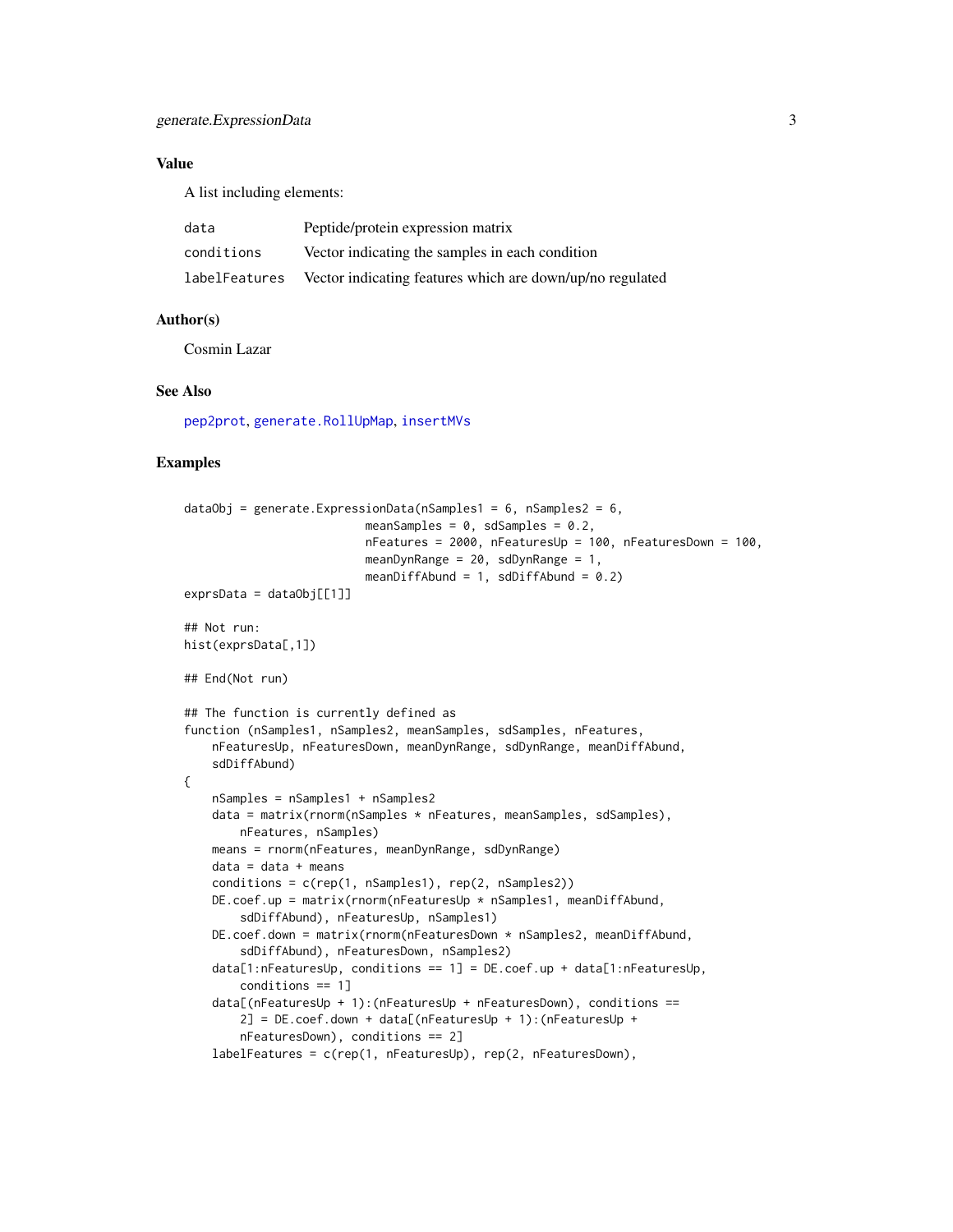```
rep(3, nFeatures - (nFeaturesUp + nFeaturesDown)))
  row.names(data) = 1:nFeatures
  return(list(data, conditions, labelFeatures))
}
```
<span id="page-3-1"></span>generate.RollUpMap *Generates peptide to protein map.*

### Description

Generates peptide to protein map. For a given peptide expression matrix with nPep peptides, this functions creates a random map to be used for the aggregation of the peptides into nProt proteins.

#### Usage

generate.RollUpMap(nProt, pep.Expr.Data)

# Arguments

| nProt | Number of proteins                           |
|-------|----------------------------------------------|
|       | pep.Expr.Data Peptide expression data matrix |

#### Value

A vector of the length nPep containing integer random samples in the range [1, nProt]

#### Author(s)

Cosmin Lazar

#### See Also

[generate.ExpressionData](#page-1-1), [pep2prot](#page-27-1)

```
exprsDataObj = generate.ExpressionData(nSamples1 = 6, nSamples2 = 6,
                          meanSamples = 0, sdSamples = 0.2,
                          nFeatures = 1000, nFeaturesUp = 50, nFeaturesDown = 50,
                          meanDynRange = 20, sdDynRange = 1,
                          meanDiffAbund = 1, sdDiffAbund = 0.2)
exprsData = exprsDataObj[[1]]
rollUpMap = generate.RollUpMap(round(dim(exprsData)[1]/2),exprsData)
## The function is currently defined as
function (nProt, pep.Expr.Data)
{
   n = dim(pep.Expr.Data)[1]
```
<span id="page-3-0"></span>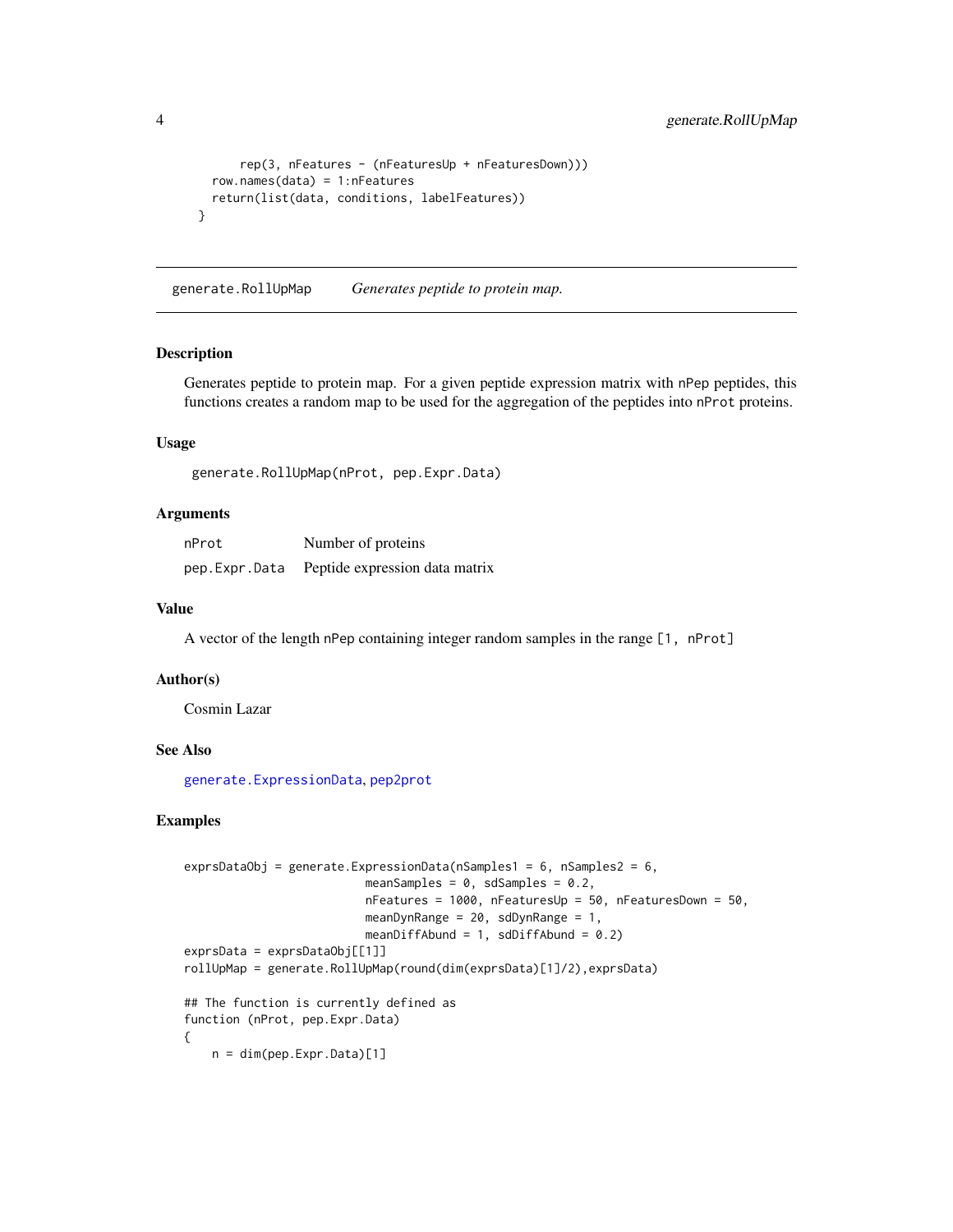# <span id="page-4-0"></span>impute.MAR 5

```
temp = 1:nProt
  pep.prot.Map = rep(0, n)pep.prot.Map[sample(temp)] = sample(temp)
 pep.prot.Map[which(pep.prot.Map == 0)] = sample.int(nProt,
      size = (n - nProt), replace = T)
  return(pep.prot.Map)
}
```
<span id="page-4-1"></span>

impute.MAR *Generic function for the imputation of MAR/MCAR missing data*

# Description

Performs the imputation of missing data under the randomness assumption (either MAR or MCAR). The function allows treating the missing values using one of the following MAR/MCAR specific imputation methods: MLE, SVD, KNN.

#### Usage

impute.MAR(dataSet.mvs, model.selector, method = "MLE")

# Arguments

| dataSet.mvs | A data matrix containing missing values.                                                                                                                                                                                                                            |
|-------------|---------------------------------------------------------------------------------------------------------------------------------------------------------------------------------------------------------------------------------------------------------------------|
|             | model.selector Binary vector; "1" indicates rows that should be treated using MAR/MCAR<br>specific methods, while "0" indicates rows treated using MNAR specific meth-<br>ods (the missing values corresponding to these rows are assumed to be left-<br>censored). |
| method      | The method employed for the imputation of MAR/MCAR missing data.                                                                                                                                                                                                    |

# Value

A data matrix containing only MNAR (assumed to be left-censored) missing data.

# Author(s)

Cosmin Lazar

# See Also

[model.Selector](#page-25-1), [imp.norm](#page-0-0), [pca](#page-0-0), [impute.knn](#page-0-0)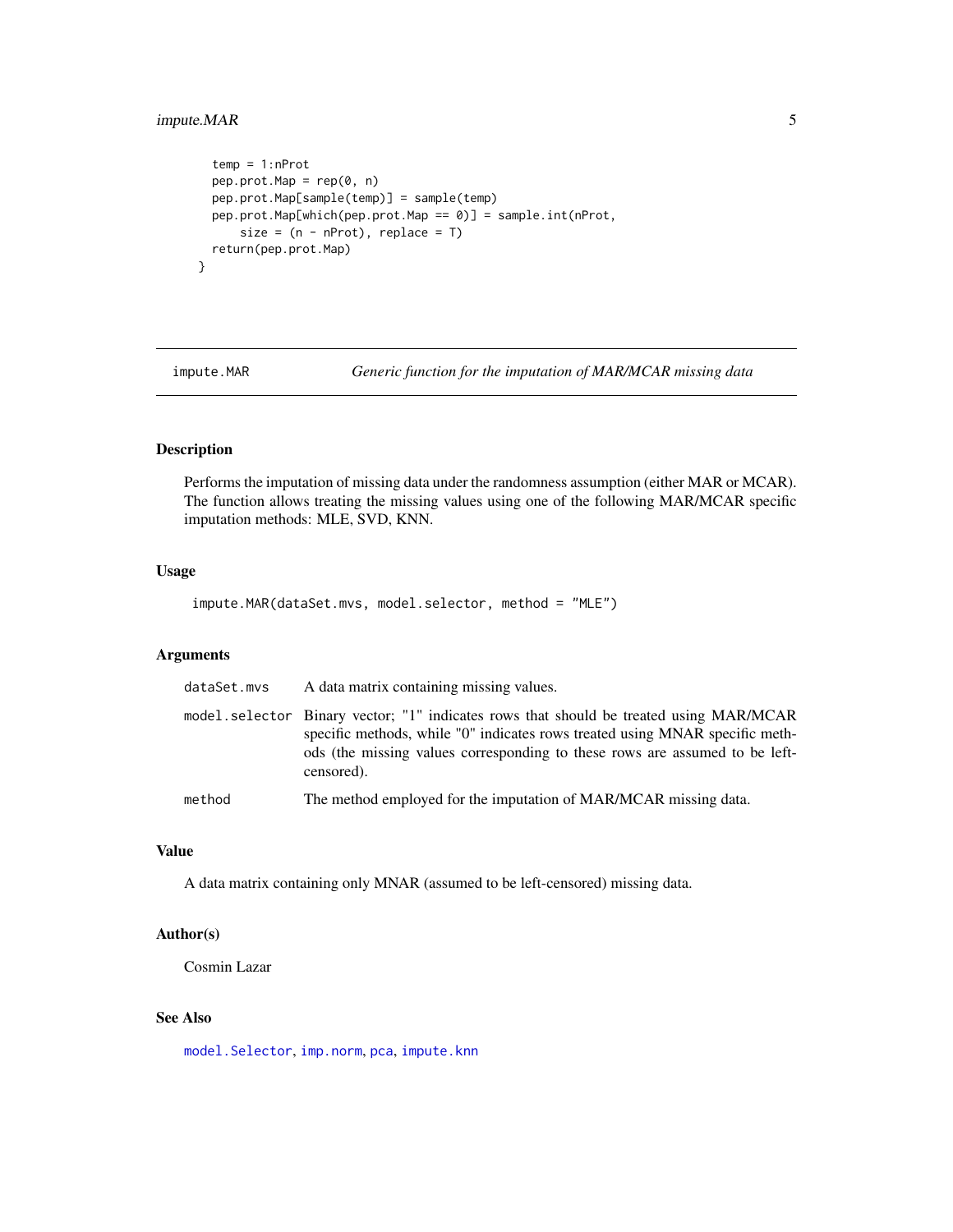#### Examples

```
# generate expression data matrix
exprsDataObj = generate.ExpressionData(nSamples1 = 6, nSamples2 = 6,
                          meanSamples = 0, sdSamples = 0.2,
                          nFeatures = 1000, nFeaturesUp = 50, nFeaturesDown = 50,
                          meanDynRange = 20, sdDynRange = 1,
                          meanDiffAbund = 1, sdDiffAbund = 0.2)
exprsData = exprsDataObj[[1]]# insert 15% missing data with 100% missing not at random
m. THR = quantile(exprsData, probs = 0.15)
sd. THR = 0.1MNAR.rate = 100
exprsData.MD.obj = insertMVs(exprsData,m.THR,sd.THR,MNAR.rate)
exprsData.MD = exprsData.MD.obj[[2]]
# run model.Selector
m.s = model.Selector(exprsData.MD)
# perform MAR/MCAR imputation
exprsData.MAR.imputed = impute.MAR (exprsData.MD, m.s, method = "MLE")
## The function is currently defined as
function (dataSet.mvs, model.selector, method = "MLE")
{
    if (length(which(model.selector[[1]] == 1)) == 0) {
       dataSet.imputed = dataSet.mvs
    }
    else {
        dataSet.MCAR = dataSet.mvs[which(model.selector[[1]] ==
            1), ]
        switch(method, MLE = {
            dataSet.MCAR.imputed = impute.wrapper.MLE(dataSet.MCAR)
        }, SVD = {
            dataSet.MCAR.imputed = impute.wrapper.SVD(dataSet.MCAR,
               K = 2}, KNN = {
            dataSet.MCAR.imputed = impute.wrapper.KNN(dataSet.MCAR,
               K = 15})
        dataSet.imputed = dataSet.mvs
        dataSet.imputed[which(model.selector[[1]] == 1), ] = dataSet.MCAR.imputed
    }
    return(dataSet.imputed)
  }
```
<span id="page-5-1"></span>impute.MAR.MNAR *Hybrid imputation method*

<span id="page-5-0"></span>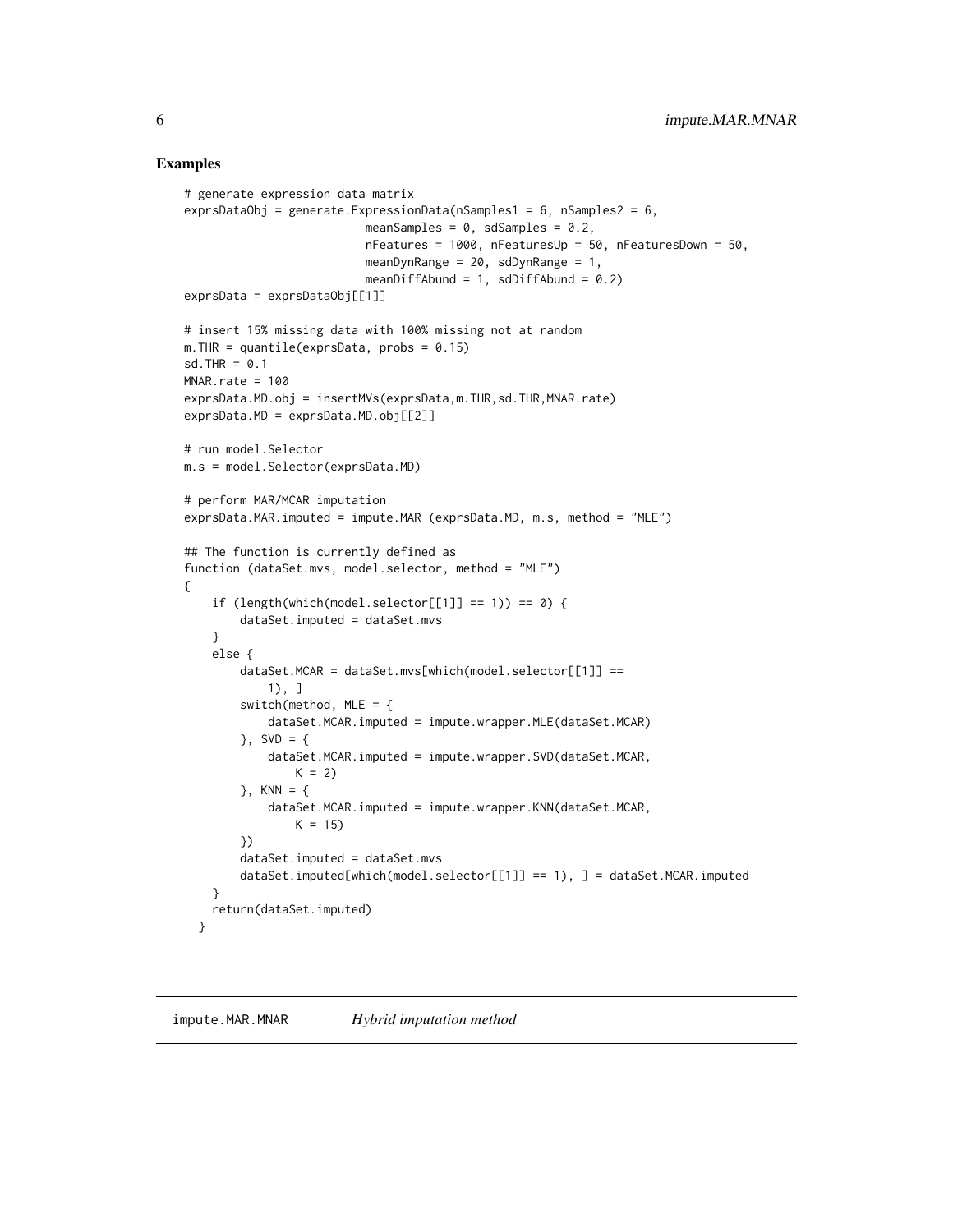#### <span id="page-6-0"></span>**Description**

Performs the imputation of missing values assuming that the missing values are both MAR and MNAR. It is assumed that the MNAR missing values are left-censored, more precisely, only rows (proteins/peptides) with a mean value below a censoring threshold are considered to contain leftcensored missing data. The method relies on a estimation of the left-censoring threshold that is further used to distinguish rows (proteins/peptides) that contain left-censored missing data from those lines who contain random missing data.

#### Usage

```
impute.MAR.MNAR(dataSet.mvs, model.selector, method.MAR = "KNN", method.MNAR = "QRILC")
```
#### Arguments

| dataSet.mvs | A data matrix containing missing values.                                                                                                                                                                                                                                                                                                                       |
|-------------|----------------------------------------------------------------------------------------------------------------------------------------------------------------------------------------------------------------------------------------------------------------------------------------------------------------------------------------------------------------|
|             | model. selector Vector containing the flag indicators allowing the selection of the appropriate<br>method for the imputation of missing data: the rows (peptides/proteins) corre-<br>sponding to "1" in the model, selector vector are treated using a MAR specific<br>method while the ones corresponding to "0" are treated using a MNAR specific<br>method. |
| method.MAR  | The method employed for the imputation of MAR/MCAR missing data. Possi-<br>ble values:                                                                                                                                                                                                                                                                         |
| method.MNAR | The method employed for the imputation of the left-censored missing data.                                                                                                                                                                                                                                                                                      |

#### Value

Data matrix containing complete abundances

#### Note

The method makes the assumption that rows (peptides/proteins) with a mean value lower than the censoring threshold are not affected my a random missingness mechanism. In reality, a random missingness mechanism could affect also rows (peptides/proteins) which are below the censoring threshold.

#### Author(s)

Cosmin Lazar

#### See Also

[model.Selector](#page-25-1), [impute.MAR](#page-4-1)

```
exprsDataObj = generate.ExpressionData(nSamples1 = 6, nSamples2 = 6,
                          meanSamples = 0, sdSamples = 0.2,
                         nFeatures = 1000, nFeaturesUp = 50, nFeaturesDown = 50,
                         meanDynRange = 20, sdDynRange = 1,
```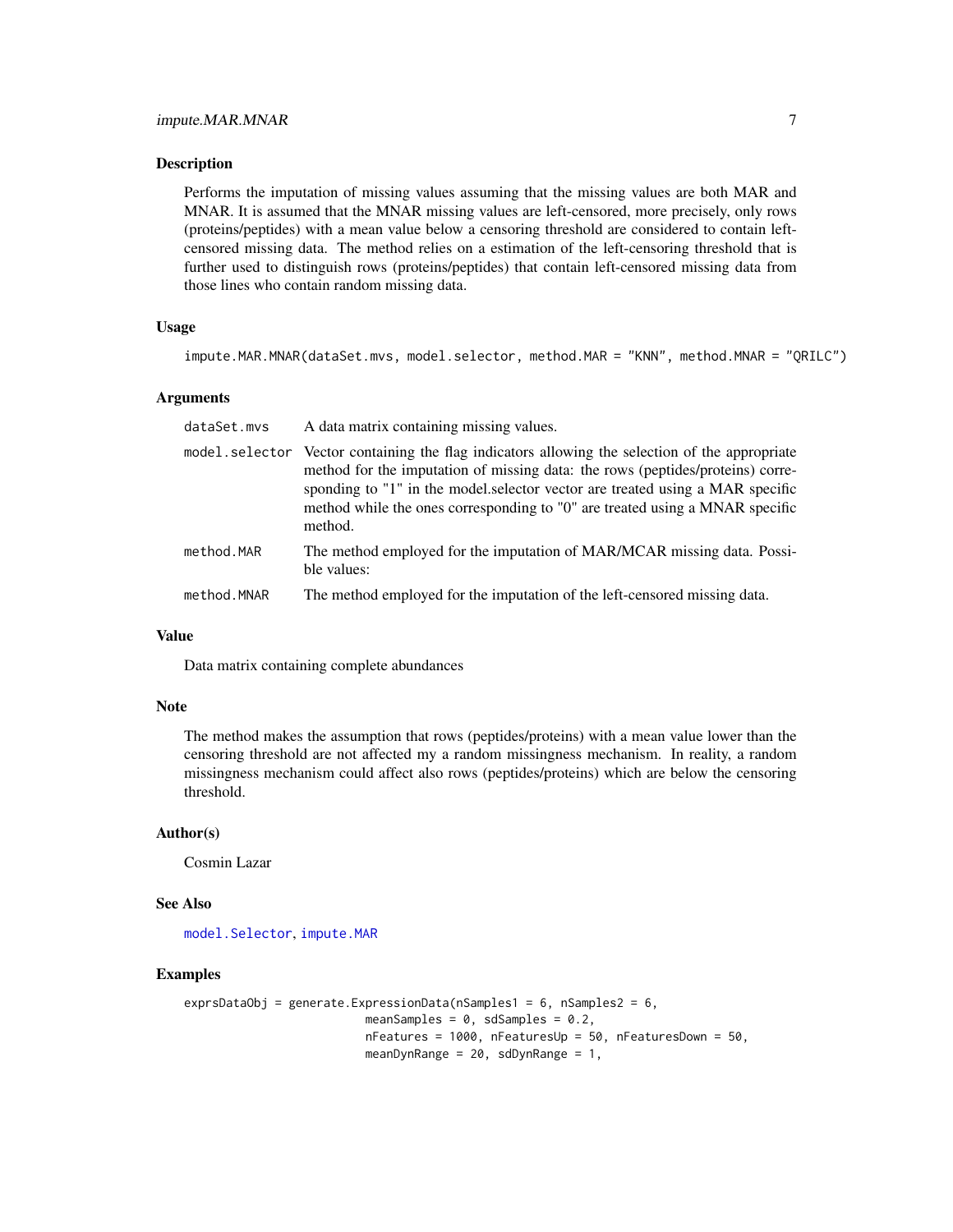```
meanDiffAbund = 1, sdDiffAbund = 0.2)
exprsData = exprsDataObj[[1]]
# insert 15% missing data with 100% missing not at random
m. THR = quantile(exprsData, probs = 0.15)
sd.THR = 0.1MNAR.rate = 100
exprsData.MD.obj = insertMVs(exprsData,m.THR,sd.THR,MNAR.rate)
exprsData.MD = exprsData.MD.obj[[2]]
# run model.Selector
m.s = model.Selector(exprsData.MD)
# perform MAR-MNAR imputation
exprsData.MAR.imputed = impute.MAR.MNAR(exprsData.MD, m.s,
                           method.MAR = "KNN", method.MNAR = "QRILC")
## The function is currently defined as
function (dataSet.mvs, model.selector, method.MAR = "KNN", method.MNAR = "QRILC")
{
    switch(method.MAR, MLE = \{dataSet.MCAR.imputed = impute.MAR(dataSet.mvs, model.selector,
            method = "MLE")}, SVD = {
        dataSet.MCAR.imputed = impute.MAR(dataSet.mvs, model.selector,
            method = "SVD")
    }, KNN = {
        dataSet.MCAR.imputed = impute.MAR(dataSet.mvs, model.selector,
            method = "KNN")
    })
    switch(method.MNAR, QRILC = {
        dataSet.complete.obj = impute.QRILC(dataSet.MCAR.imputed,
            tune.sigma = 0.3)
        dataSet.complete = dataSet.complete.obj[[1]]
    \}, MinDet = {
        dataSet.complete = impute.MinDet(dataSet.MCAR.imputed)
    }, MinProb = {dataSet.complete = impute.MinProb(dataSet.MCAR.imputed)
    })
    return(dataSet.complete)
  }
```
<span id="page-7-1"></span>impute.MinDet *Imputation of left-censored missing data using a deterministic minimal value approach.*

#### Description

Performs the imputation of left-censored missing data using a deterministic minimal value approach.Considering a peptide/protein expression data matrix with n columns corresponding to biological samples and p lines corresponding to peptides/proteins, for each sample (column), the

<span id="page-7-0"></span>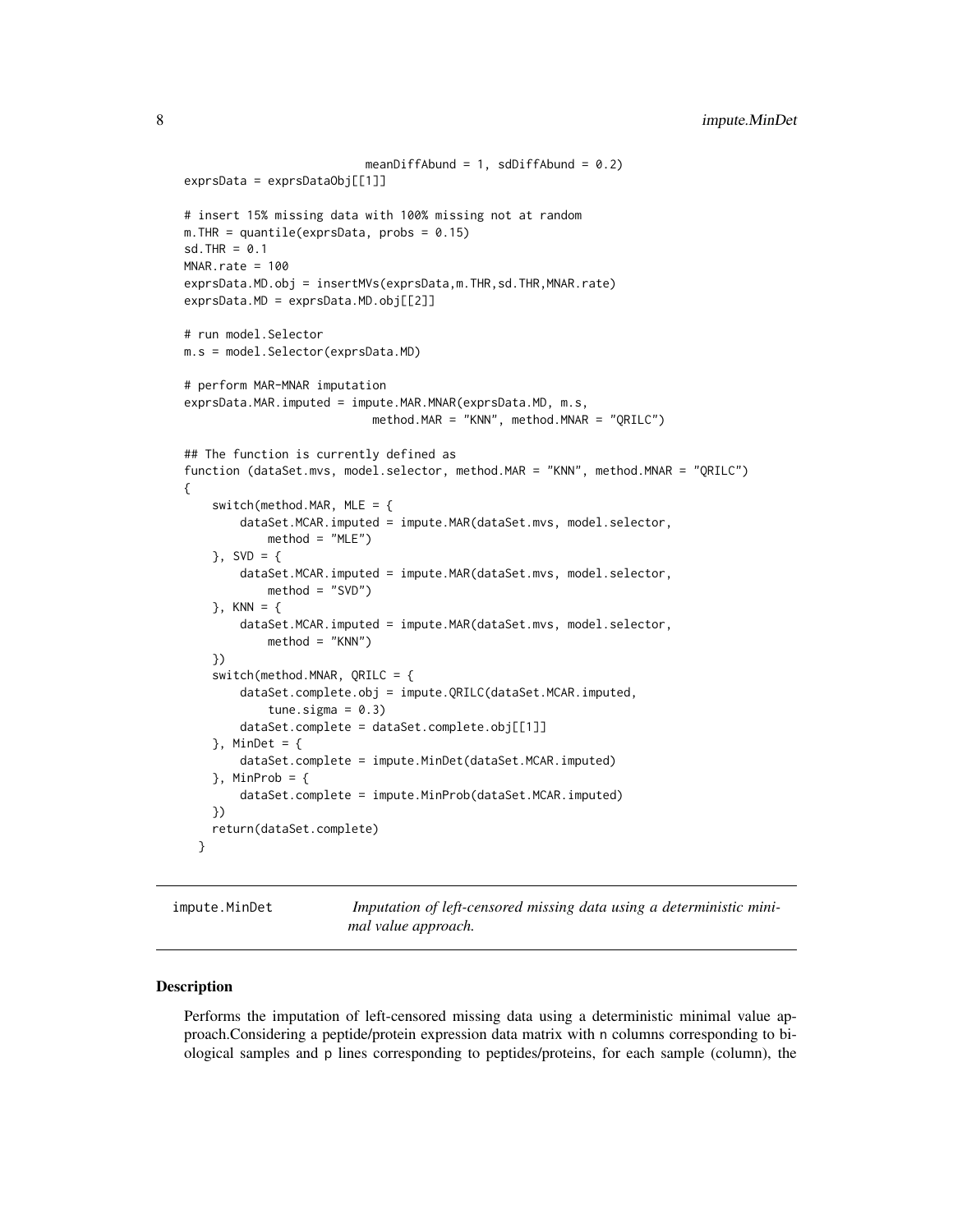# <span id="page-8-0"></span>impute.MinDet 9

missing entries are replaced with a minimal value observed in that sample. The minimal value observed is estimated as being the q-th quantile (e.g.  $q = 0.01$ ) of the observed values in that sample.

#### Usage

```
impute.MinDet(dataSet.mvs, q = 0.01)
```
#### Arguments

| dataSet.mvs | A data matrix containing left-censored missing data.                                                                                                                                               |
|-------------|----------------------------------------------------------------------------------------------------------------------------------------------------------------------------------------------------|
|             | A scalar used to determine a low expression value to be used for missing data<br>imputation. $0 \leq q \leq 1$ , in this case q should be set to a low value. The default<br>value is $q = 0.01$ . |

# Value

A complete expression data matrix with missing values imputed.

# Author(s)

Cosmin Lazar

#### See Also

[impute.QRILC](#page-11-1), [impute.MinProb](#page-9-1), [impute.ZERO](#page-17-1)

```
# generate expression data matrix
exprsDataObj = generate.ExpressionData(nSamples1 = 6, nSamples2 = 6,
                          meanSamples = 0, sdSamples = 0.2,
                          nFeatures = 1000, nFeaturesUp = 50, nFeaturesDown = 50,
                          meanDynRange = 20, sdDynRange = 1,
                          meanDiffAbund = 1, sdDiffAbund = 0.2)
exprsData = exprsDataObj[[1]]
# insert 15% missing data with 100% missing not at random
m. THR = quantile(exprsData, probs = 0.15)
sd.THR = 0.1MNAR.rate = 100
exprsData.MD.obj = insertMVs(exprsData,m.THR,sd.THR,MNAR.rate)
exprsData.MD = exprsData.MD.obj[[2]]
# perform missing data imputation
exprsData.imputed = impute.MinDet(exprsData.MD)
## Not run:
hist(exprsData[,1])
```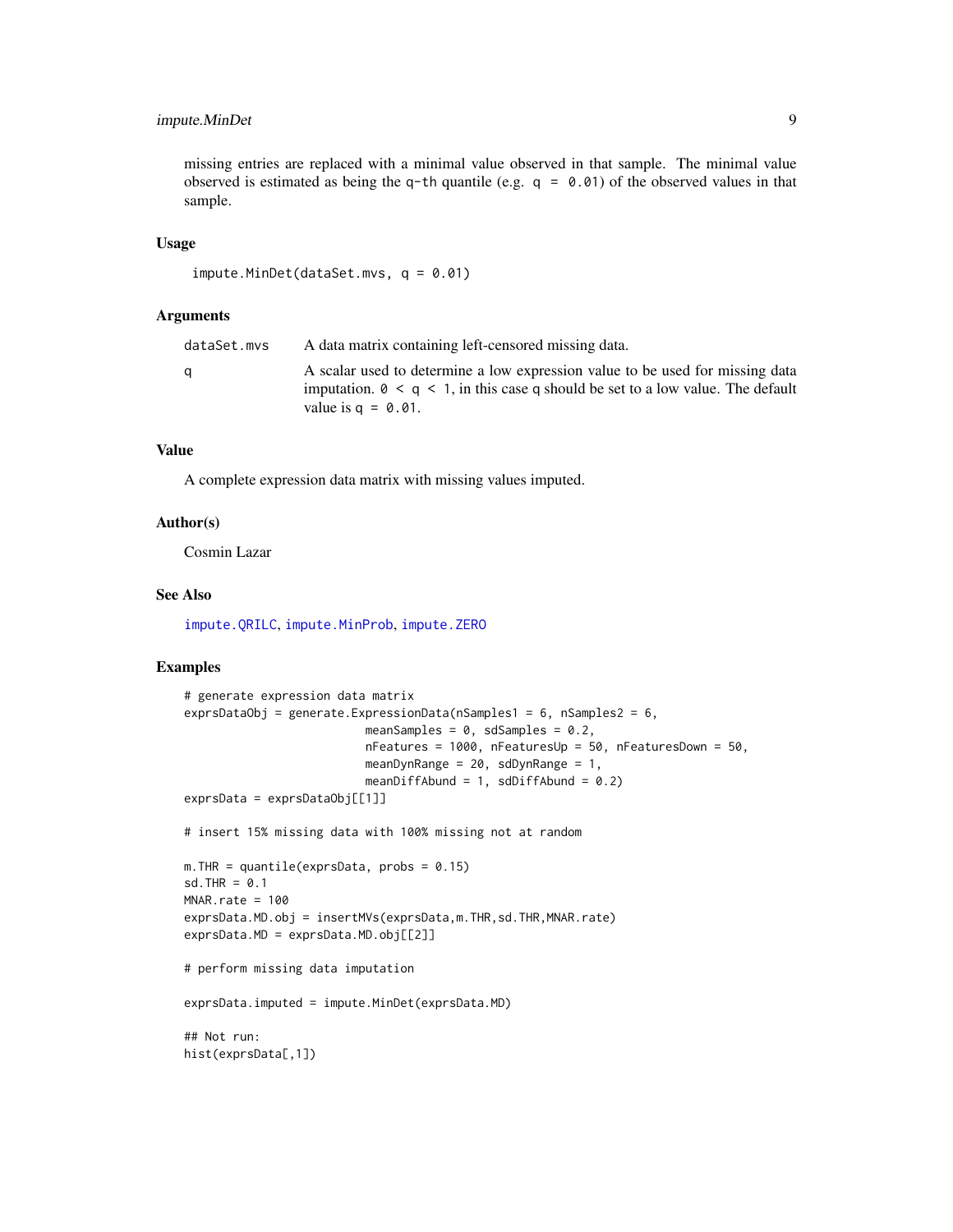```
hist(exprsData.MD[,1])
hist(exprsData.imputed[,1])
## End(Not run)
## The function is currently defined as
function (dataSet.mvs, q = 0.01)
{
   nSamples = dim(dataSet.mvs)[2]
   dataSet.imputed = dataSet.mvs
   lowQuantile.samples = apply(dataSet.imputed, 2, quantile,
       prob = q, na.rm = Tfor (i in 1:(nSamples)) {
        dataSet.imputed[which(is.na(dataSet.mvs[, i])), i] = lowQuantile.samples[i]
    }
   return(dataSet.imputed)
 }
```
<span id="page-9-1"></span>impute.MinProb *Imputation of left-censored missing data using stochastic minimal value approach.*

# Description

Performs the imputation of left-censored missing data by random draws from a Gaussian distribution centered in a minimal value. Considering a peptide/protein expression data matrix with n columns corresponding to biological samples and p lines corresponding to peptides/proteins, for each sample (column), the mean value of the Gaussian distribution is set to a minimal value observed in that sample. The minimal value observed is estimated as being the  $q$ -th quantile (e.g.  $q = 0.01$ ) of the observed values in that sample. The standard deviation is estimated as the median of the peptide/protein-wise standard deviations. Note that when estimating the standard deviation of the Gaussian distribution, only the peptides/proteins which present more than 50% recorded values are considered.

#### Usage

```
impute.MinProb(dataSet.mvs, q = 0.01, tune.sigma = 1)
```
#### Arguments

| dataSet.mvs | A data matrix containing left-censored missing data.                                                                                                                                                                         |
|-------------|------------------------------------------------------------------------------------------------------------------------------------------------------------------------------------------------------------------------------|
| q           | A scalar used to determine a low expression value to be used for missing data<br>imputation. $0 \le q \le 1$ , in this case q should be set to a low value. The default<br>value is $q = 0.01$ .                             |
| tune.sigma  | A scalar used to control the standard deviation of the Gaussian distribution used<br>for random draws. If the sd is overestimated, than $\theta \leq$ sigma.coef $\leq$ 1. The<br>default value is tune $\text{signa} = 1$ . |

<span id="page-9-0"></span>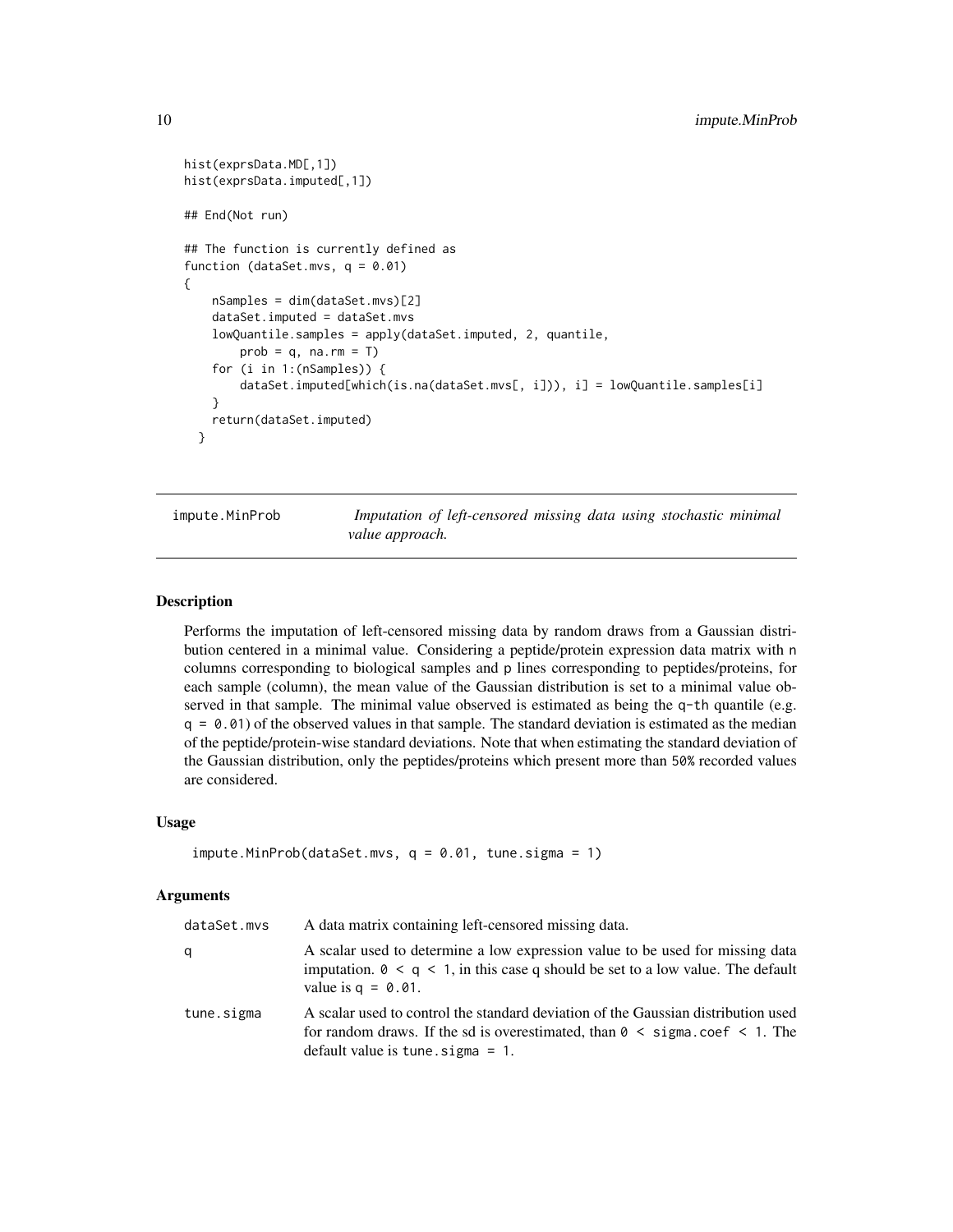# <span id="page-10-0"></span>Value

A complete expression data matrix with missing values imputed.

#### Author(s)

Cosmin Lazar

# See Also

[impute.QRILC](#page-11-1), [impute.MinDet](#page-7-1), [impute.ZERO](#page-17-1)

```
# generate expression data matrix
exprsDataObj = generate.ExpressionData(nSamples1 = 6, nSamples2 = 6,
                          meanSamples = 0, sdSamples = 0.2,
                          nFeatures = 1000, nFeaturesUp = 50, nFeaturesDown = 50,
                          meanDynRange = 20, sdDynRange = 1,
                          meanDiffAbund = 1, sdDiffAbund = 0.2)
exprsData = exprsDataObj[[1]]# insert 15% missing data with 100% missing not at random
m. THR = quantile(exprsData, probs = 0.15)
sd.THR = 0.1MNAR.rate = 50
exprsData.MD.obj = insertMVs(exprsData,m.THR,sd.THR,MNAR.rate)
exprsData.MD = exprsData.MD.obj[2]]
# perform missing data imputation
exprsData.imputed = impute.MinProb(exprsData.MD,0.01,1)
## Not run:
hist(exprsData[,1])
hist(exprsData.MD[,1])
hist(exprsData.imputed[,1])
## End(Not run)
## The function is currently defined as
function (dataSet.mvs, q = 0.01, tune.sigma = 1)
{
    nSamples = dim(dataSet.mvs)[2]
   nFeatures = dim(dataSet.mvs)[1]
    dataSet.imputed = dataSet.mvs
    min.samples = apply(dataSet.imputed, 2, quantile, prob = q,
       na.rm = T)
    count.NAs = apply(!is.na(dataSet.mvs), 1, sum)
    count.NAs = count.NAs/nSamples
    dataSet.filtered = dataSet.mvs[which(count.NAs > 0.5), ]
    protSD = apply(dataSet.filtered, 1, sd)
    sd.temp = median(protSD, na.rm = T) * tune.sigma
```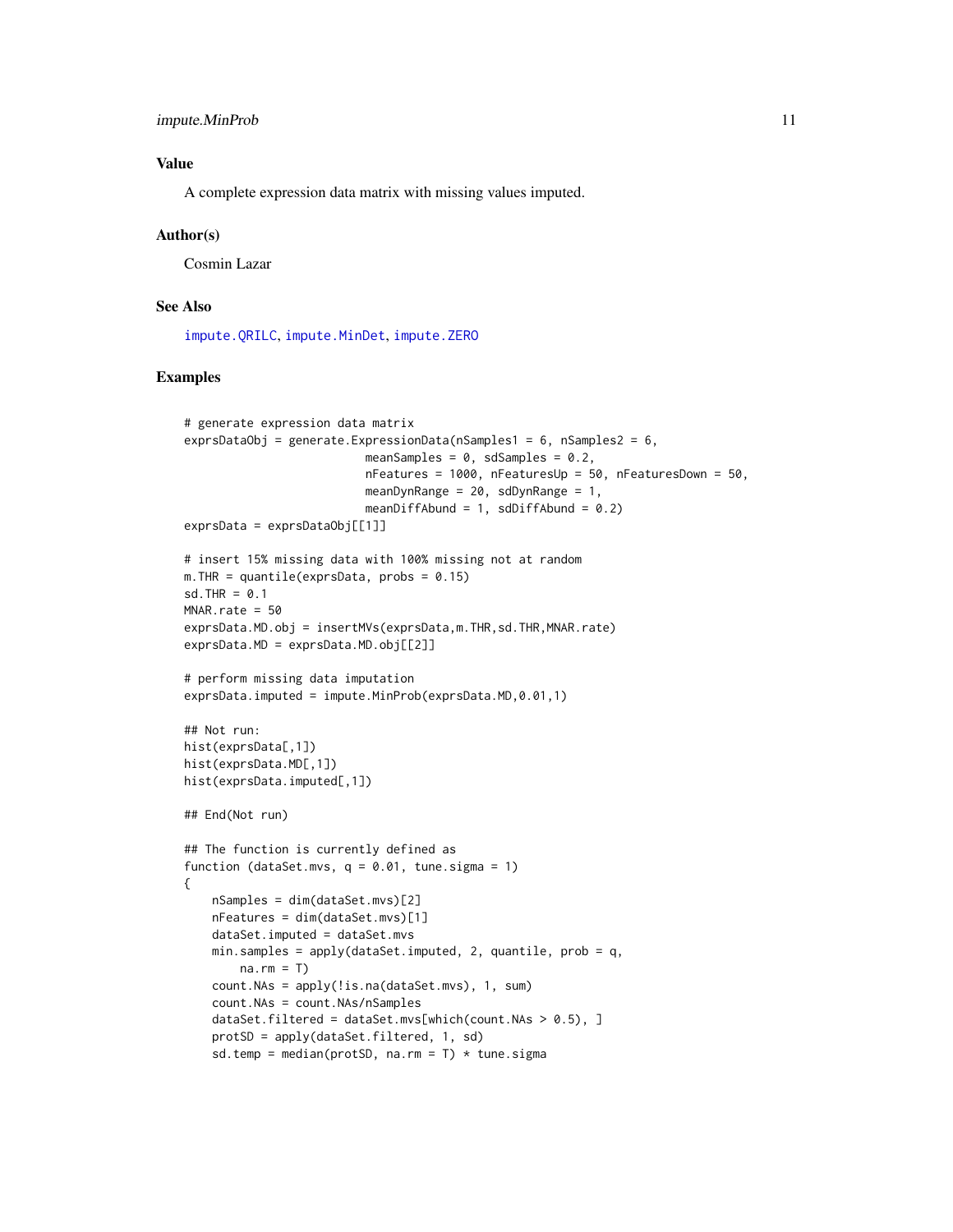```
print(sd.temp)
  for (i in 1:(nSamples)) {
      dataSet.to.impute.temp = rnorm(nFeatures,
                                      mean = min.samples[i],sd = sd.temp)
      dataSet.imputed[which(is.na(dataSet.mvs[, i])), i] =
      dataSet.to.impute.temp[which(is.na(dataSet.mvs[,i]))]
  }
  return(dataSet.imputed)
}
```
<span id="page-11-1"></span>impute.QRILC *Imputation of left-censored missing data using QRILC method.*

#### Description

This function implements QRILC, a missing data imputation method that performs the imputation of left-censored missing data using random draws from a truncated distribution with parameters estimated using quantile regression.

### Usage

impute.QRILC(dataSet.mvs, tune.sigma = 1)

# Arguments

| dataSet.mvs | A data matrix containing left-censored missing data.                               |
|-------------|------------------------------------------------------------------------------------|
| tune.sigma  | A scalar used to tune the standard deviation (if the complete data distribution is |
|             | not Gaussian). The default value is tune, sigma = 1, and it corresponds to the     |
|             | case where the complete data distribution is Gaussian.                             |

# Value

A list including elements:

| dataSet.imputed |                                                                                                                                                |
|-----------------|------------------------------------------------------------------------------------------------------------------------------------------------|
|                 | A complete expression data matrix with missing values imputed.                                                                                 |
| OR.obi          | A 1m object that contains the results of the QQ regression, denoting the mean<br>and the standard deviation of the complete data distribution. |

# Author(s)

Cosmin Lazar

# References

QRILC: a quantile regression approach for the imputation of left-censored missing data in quantitative proteomics, Cosmin Lazar et al. - to be submitted.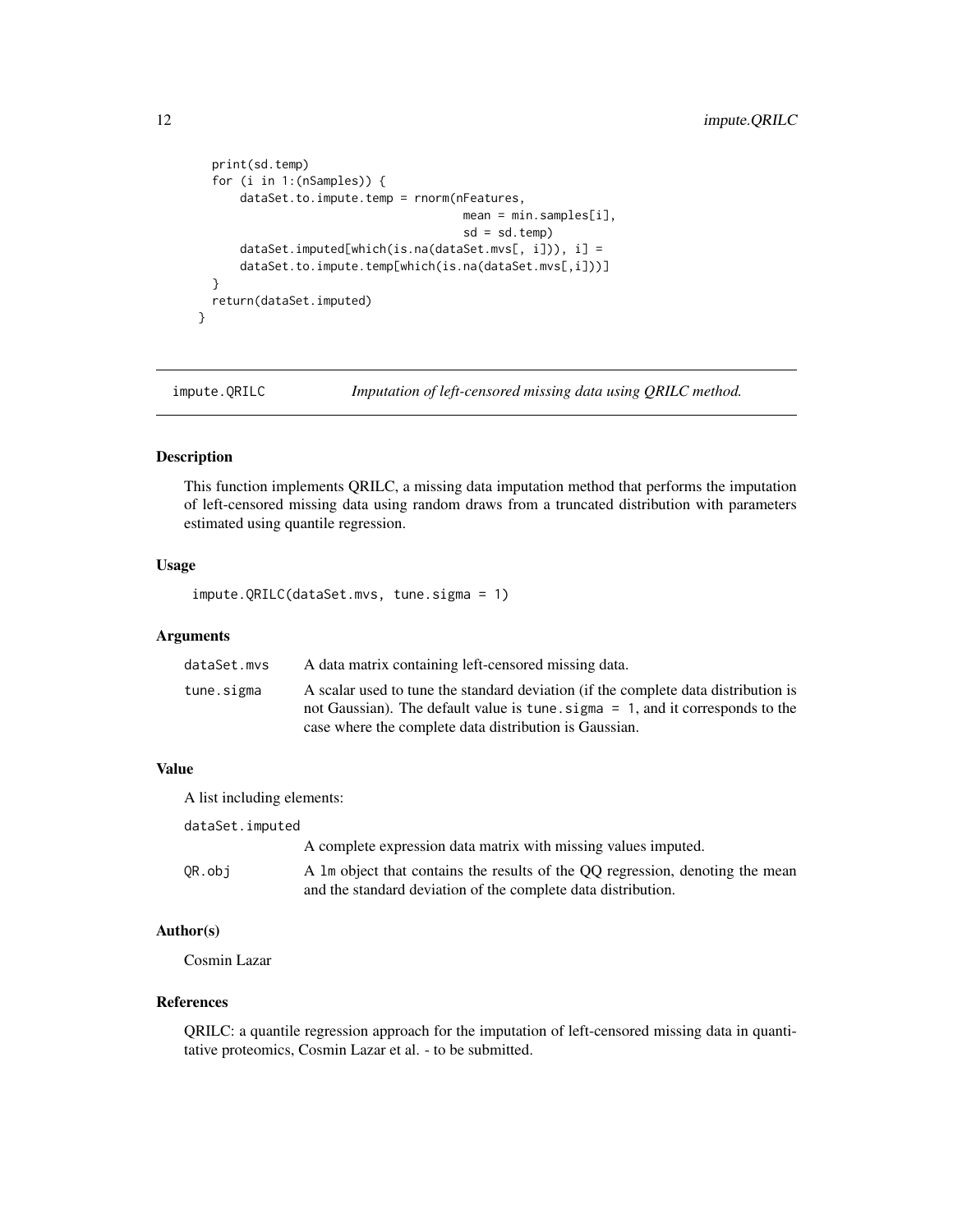# <span id="page-12-0"></span>impute.QRILC 13

#### See Also

[impute.MinDet](#page-7-1), [impute.MinProb](#page-9-1), [impute.ZERO](#page-17-1)

```
# generate expression data matrix
exprsDataObj = generate.ExpressionData(nSamples1 = 6, nSamples2 = 6,
                          meanSamples = 0, sdSamples = 0.2,
                          nFeatures = 1000, nFeaturesUp = 50, nFeaturesDown = 50,
                          meanDynRange = 20, sdDynRange = 1,
                          meanDiffAbund = 1, sdDiffAbund = 0.2)
exprsData = exprsDataObj[[1]]
# insert 15% missing data with 100% missing not at random
m. THR = quantile(exprsData, probs = 0.15)
sd. THR = 0.1MNAR, rate = 100exprsData.MD.obj = insertMVs(exprsData,m.THR,sd.THR,MNAR.rate)
exprsData.MD = exprsData.MD.obj[[2]]
# perform missing data imputation
obj.QRILC = impute.QRILC(exprsData.MD)
exprsData.imputed = obj.QRILC[[1]]
## Not run:
hist(exprsData[,1])
hist(exprsData.MD[,1])
hist(exprsData.imputed[,1])
## End(Not run)
## The function is currently defined as
function (dataSet.mvs, tune.sigma = 1)
{
    nFeatures = dim(dataSet.mvs)[1]
    nSamples = dim(dataSet.mvs)[2]
    dataSet.imputed = dataSet.mvs
    QR.obj = list()for (i in 1:nSamples) {
        curr.sample = dataSet.mvs[, i]
        pNAs = length(which(is.na(curr.sample)))/length(curr.sample)
        upper.q = 0.95q.normal = qnorm(seq(pNAs, upper.q, (upper.q - pNAs)/(upper.q *
            10000), mean = 0, sd = 1)
        q.curr.sample = quantile(curr.sample, probs = seq(0,
            upper.q, 1e-04), na.rm = T)
        temp.QR = lm(q.curr.sample ~ q.normal)QR.obj[[i]] = temp.QRmean.CDD = temp.QR$coefficients[1]
        sd.CDD = as.numeric(temp.QR$coefficients[2])
        data.to.\text{imp} = rtmvnorm(n = nFeatures, mean = mean.CDD,
```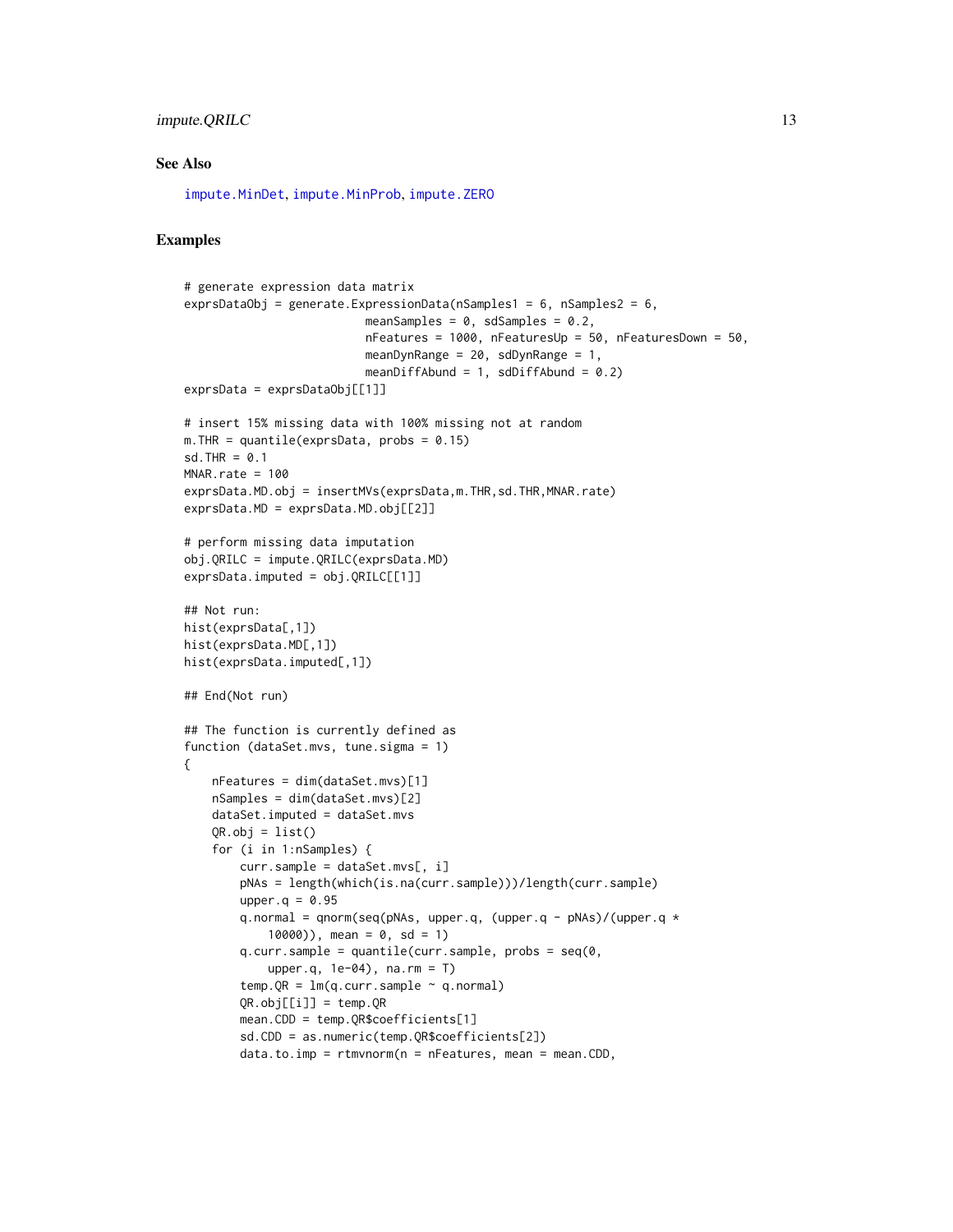```
sigma = sd.CDD * tune.sigma, upper = qnorm(pNAs,mean = mean.CDD, sd = sd.CDD), algorithm = c("gibbs"))curr.sample.imputed = curr.sample
    curr.sample.imputed[which(is.na(curr.sample))] = data.to.imp[which(is.na(curr.sample))]
      dataSet.imputed[, i] = curr.sample.imputed
  }
  results = list(dataSet.imputed, QR.obj)
  return(results)
}
```
<span id="page-13-1"></span>impute.wrapper.KNN *Wrapper function for KNN imputation.*

# Description

This function is a wrapper around the [impute.knn](#page-0-0) function from [impute](http://www.bioconductor.org/packages/release/bioc/manuals/impute/man/impute.pdf) package that performs KNN imputation for a data matrix containing missing entries.

#### Usage

impute.wrapper.KNN(dataSet.mvs, K)

#### Arguments

| dataSet.mvs | A data matrix containing left-censored missing entries.  |
|-------------|----------------------------------------------------------|
|             | T he number of neighbors used to infer the missing data. |

# Details

Requires [impute](http://www.bioconductor.org/packages/release/bioc/manuals/impute/man/impute.pdf) package.

#### Value

A complete expression data matrix with missing values imputed.

#### Author(s)

Cosmin Lazar

#### References

Hastie, T., Tibshirani, R., Sherlock, G., Eisen, M., Brown, P. and Botstein, D., Imputing Missing Data for Gene Expression Arrays, Stanford University Statistics Department Technical report (1999), http://www-stat.stanford.edu/~hastie/Papers/missing.pdf

Olga Troyanskaya, Michael Cantor, Gavin Sherlock, Pat Brown, Trevor Hastie, Robert Tibshirani, David Botstein and Russ B. Altman, Missing value estimation methods for DNA microarrays BIOINFORMATICS Vol. 17 no. 6, 2001 Pages 520-525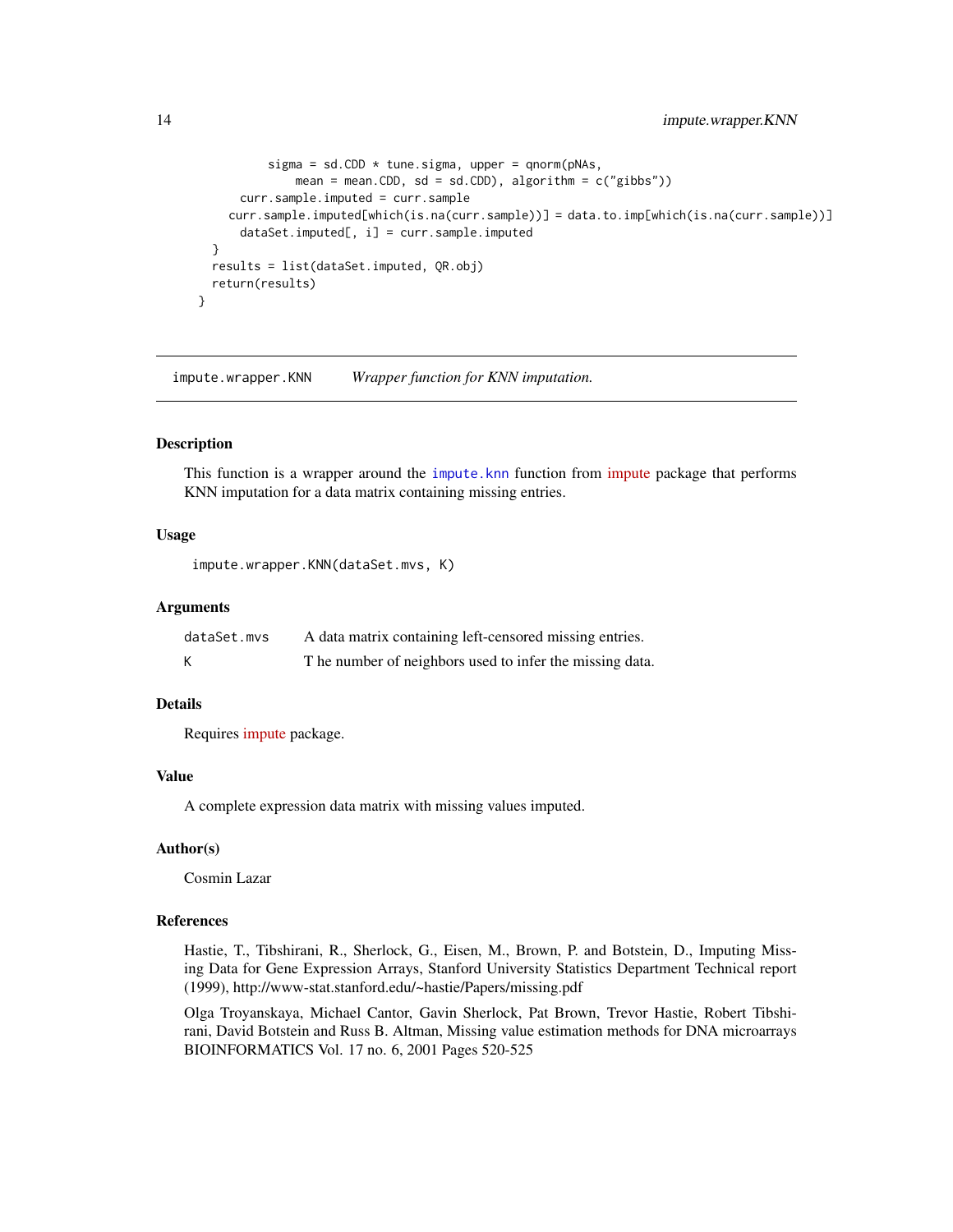# <span id="page-14-0"></span>See Also

[impute.knn](#page-0-0), [impute.wrapper.SVD](#page-16-1), [impute.wrapper.MLE](#page-14-1)

# Examples

# generate expression data matrix

```
exprsDataObj = generate.ExpressionData(nSamples1 = 6, nSamples2 = 6,
                          meanSamples = 0, sdSamples = 0.2,
                          nFeatures = 1000, nFeaturesUp = 50, nFeaturesDown = 50,
                          meanDynRange = 20, sdDynRange = 1,
                          meanDiffAbund = 1, sdDiffAbund = 0.2)
exprsData = exprsDataObj[[1]]
# insert 15% missing data with 100% missing not at random
m. THR = quantile(exprsData, probs = 0.15)
sd.THR = 0.1MNAR.rate = 100
exprsData.MD.obj = insertMVs(exprsData,m.THR,sd.THR,MNAR.rate)
exprsData.MD = exprsData.MD.obj[[2]]
# perform missing data imputation
exprsData.imputed = impute.wrapper.KNN(exprsData.MD,15)
## The function is currently defined as
function (dataSet.mvs, K)
{
    resultKNN = impute.knn(dataSet.mvs, k = K, rowmax = 0.99,
        colmax = 0.99, maxp = 1500, rng.seed = sample(1:1000),
            1))
   dataSet . imported = resultKNN[[1]]return(dataSet.imputed)
 }
```
<span id="page-14-1"></span>impute.wrapper.MLE *MLE-based imputation of missing data.*

# Description

Is is a wrapper function that performs the imputation of missing data using EM algorithm. The wrapper is built around the [imp.norm](#page-0-0) function from the [norm](http://cran.r-project.org/web/packages/norm/norm.pdf) package.

#### Usage

```
impute.wrapper.MLE(dataSet.mvs)
```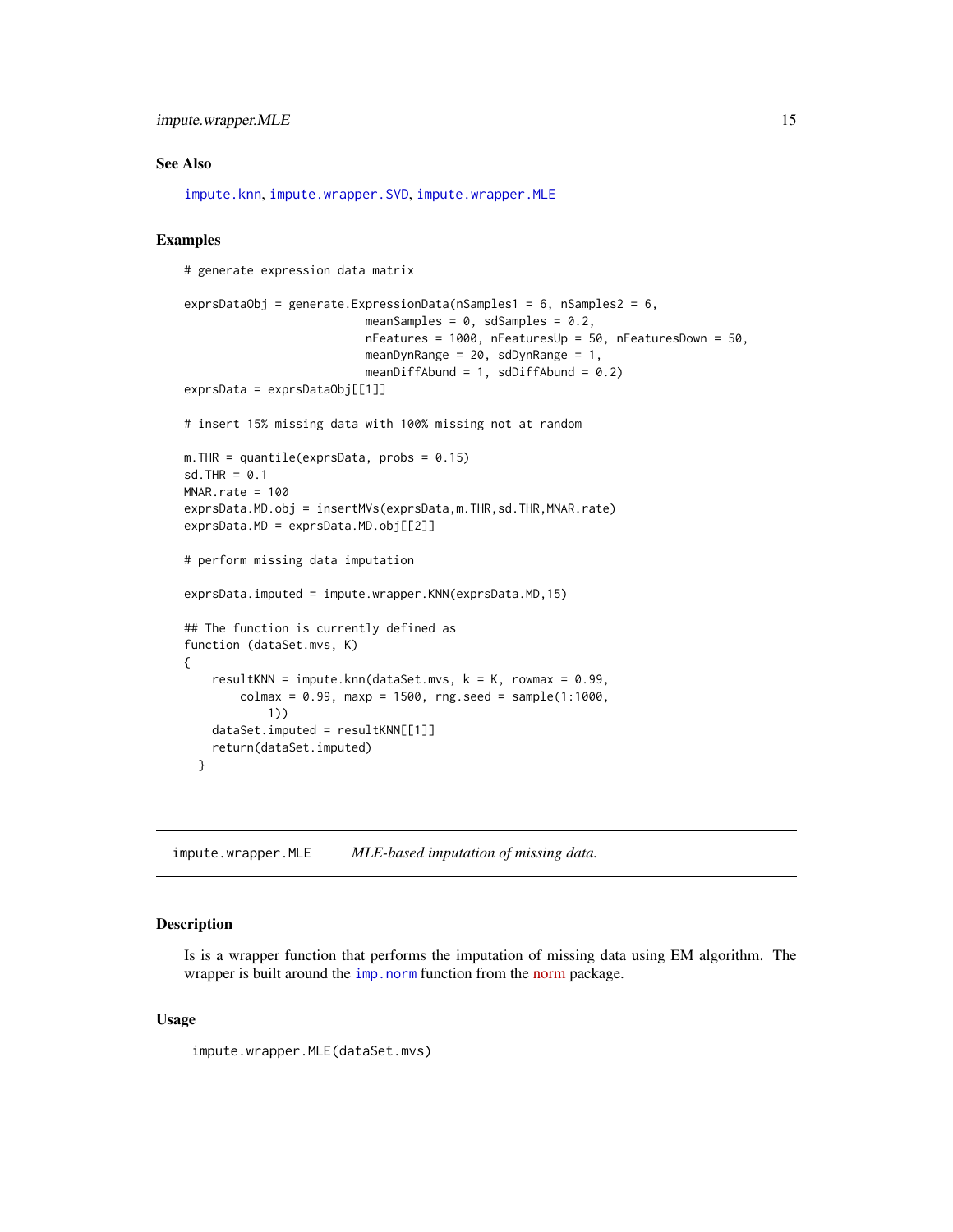#### <span id="page-15-0"></span>Arguments

dataSet.mvs A data matrix containing left-censored missing data.

#### Value

A complete expression data matrix with missing values imputed.

# Author(s)

Cosmin Lazar

#### References

See package [norm.](http://cran.r-project.org/web/packages/norm/norm.pdf)

# See Also

[impute.wrapper.KNN](#page-13-1), [impute.wrapper.SVD](#page-16-1)

```
# generate expression data matrix
exprsDataObj = generate.ExpressionData(nSamples1 = 6, nSamples2 = 6,
                          meanSamples = 0, sdSamples = 0.2,
                          nFeatures = 1000, nFeaturesUp = 50, nFeaturesDown = 50,
                          meanDynRange = 20, sdDynRange = 1,
                          meanDiffAbund = 1, sdDiffAbund = 0.2)
exprsData = exprsDataObj[[1]]
# insert 15% missing data with 100% missing not at random
m. THR = quantile(exprsData, probs = 0.15)
sd.THR = 0.1MNR rate = 100exprsData.MD.obj = insertMVs(exprsData.m.THR.sd.THR.MNAR.rate)
exprsData.MD = exprsData.MD.obj[[2]]
# perform missing data imputation
exprsData.imputed = impute.wrapper.MLE(exprsData.MD)
## Not run:
hist(exprsData[,1])
hist(exprsData.MD[,1])
hist(exprsData.imputed[,1])
## End(Not run)
## The function is currently defined as
function (dataSet.mvs)
{
```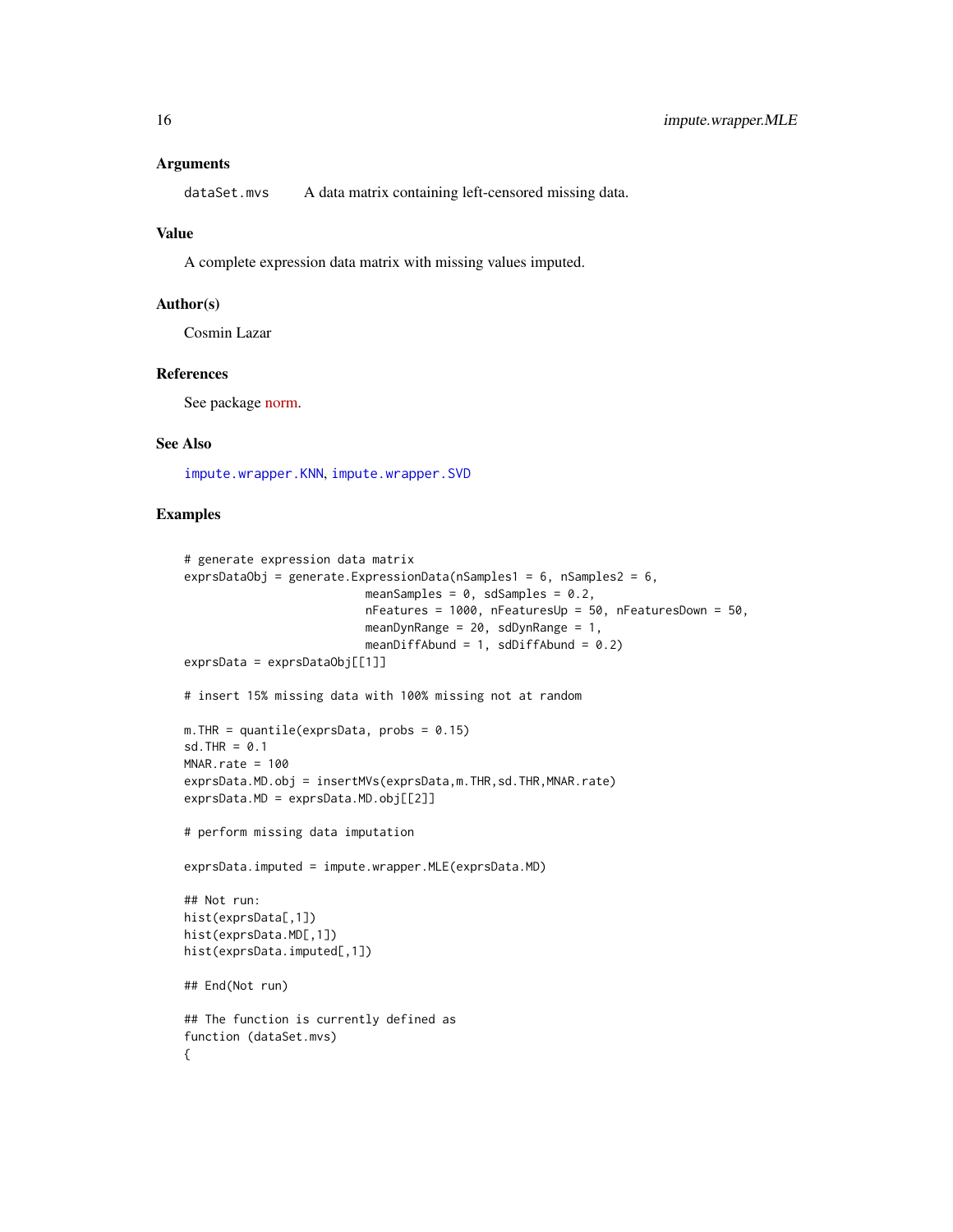# <span id="page-16-0"></span>impute.wrapper.SVD 17

```
s <- prelim.norm(dataSet.mvs)
thetahat \leq em.norm(s, showits = FALSE)
rngseed(1234567)
dataSet.imputed <- imp.norm(s, thetahat, dataSet.mvs)
return(dataSet.imputed)
```
<span id="page-16-1"></span>impute.wrapper.SVD *SVD-based imputation.*

# Description

}

This is a wrapper function that performs SVD-based imputation of missing data. The wrapper is built around the [pca](#page-0-0) function from the [pcaMethods](http://master.bioconductor.org/packages/devel/bioc/vignettes/pcaMethods/inst/doc/missingValues.pdf) package.

#### Usage

impute.wrapper.SVD(dataSet.mvs, K)

# Arguments

| dataSet.mvs | A data matrix containing left-censored missing data. |
|-------------|------------------------------------------------------|
|             | The number of PCs used.                              |

# Value

A complete expression data matrix with missing values imputed.

# Author(s)

Cosmin Lazar

# References

See package [pcaMethods](http://master.bioconductor.org/packages/devel/bioc/vignettes/pcaMethods/inst/doc/missingValues.pdf)

# See Also

[pca](#page-0-0), [impute.wrapper.KNN](#page-13-1), [impute.wrapper.MLE](#page-14-1)

```
# generate expression data matrix
exprsDataObj = generate.ExpressionData(nSamples1 = 6, nSamples2 = 6,
                         meanSamples = 0, sdSamples = 0.2,
                         nFeatures = 1000, nFeaturesUp = 50, nFeaturesDown = 50,
                         meanDynRange = 20, sdDynRange = 1,
                         meanDiffAbund = 1, sdDiffAbund = 0.2)
exprsData = exprsDataObj[[1]]
```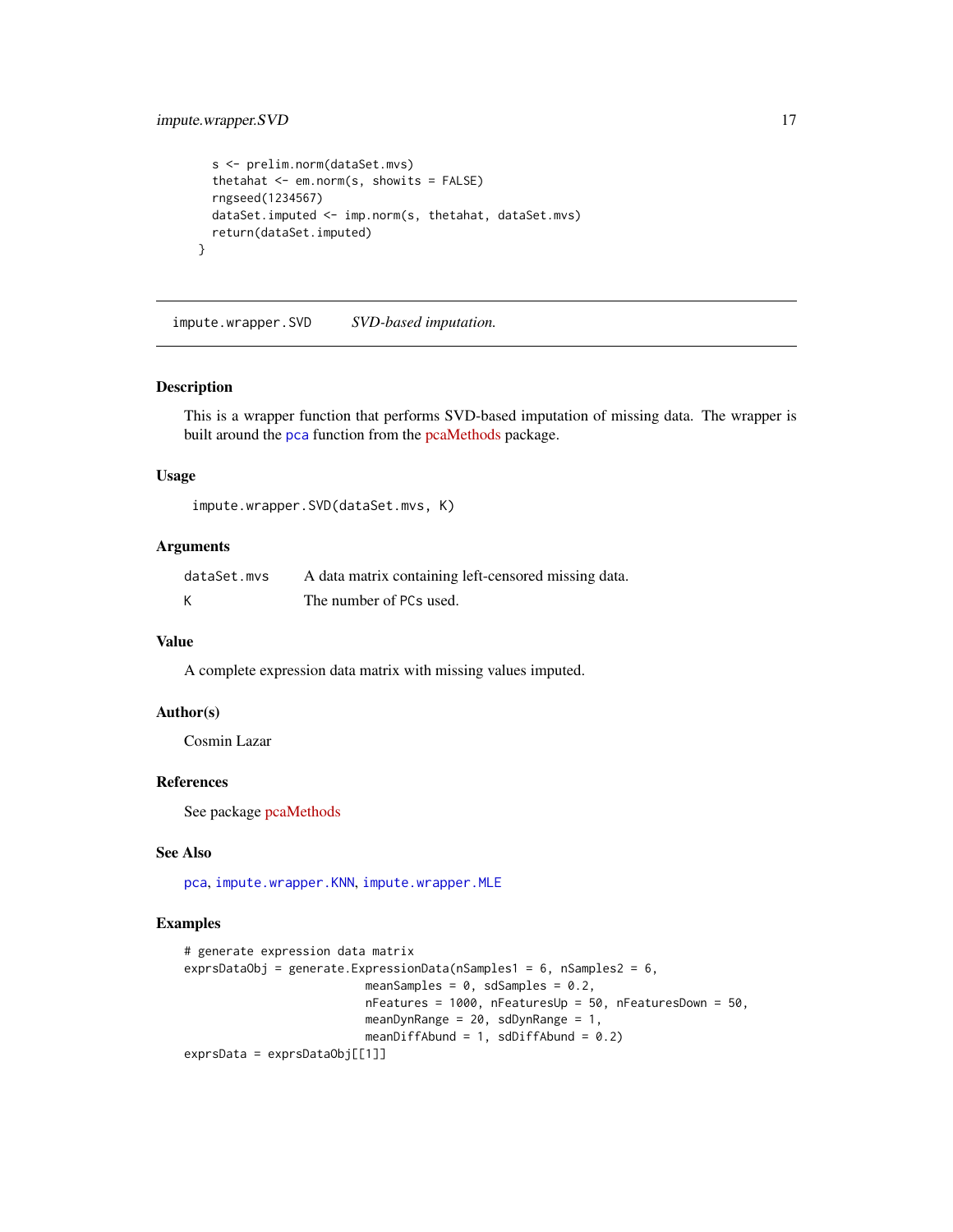```
# insert 15% missing data with 100% missing not at random
m. THR = quantile(exprsData, probs = 0.15)
sd.THR = 0.1MNAR.rate = 100
exprsData.MD.obj = insertMVs(exprsData,m.THR,sd.THR,MNAR.rate)
exprsData.MD = exprsData.MD.obj[[2]]
# perform missing data imputation
exprsData.imputed = impute.wrapper.SVD(exprsData.MD,2)
## Not run:
hist(exprsData[,1])
hist(exprsData.MD[,1])
hist(exprsData.imputed[,1])
## End(Not run)
## The function is currently defined as
function (dataSet.mvs, K)
{
    resultSVD = pca(dataSet.mvs, method = "svdImpute", nPcs = K)dataSet.imputed = resultSVD@completeObs
    return(dataSet.imputed)
  }
```
<span id="page-17-1"></span>impute.ZERO *Imputation of missing entries by* 0*.*

# Description

This function performs the trivial imputation of missing values by 0. Is is only used for comparison purposes.

#### Usage

```
impute.ZERO(dataSet.mvs)
```
#### Arguments

dataSet.mvs A data matrix containing left-censored missing data.

# Value

A complete expression data matrix with missing values imputed.

# Author(s)

Cosmin Lazar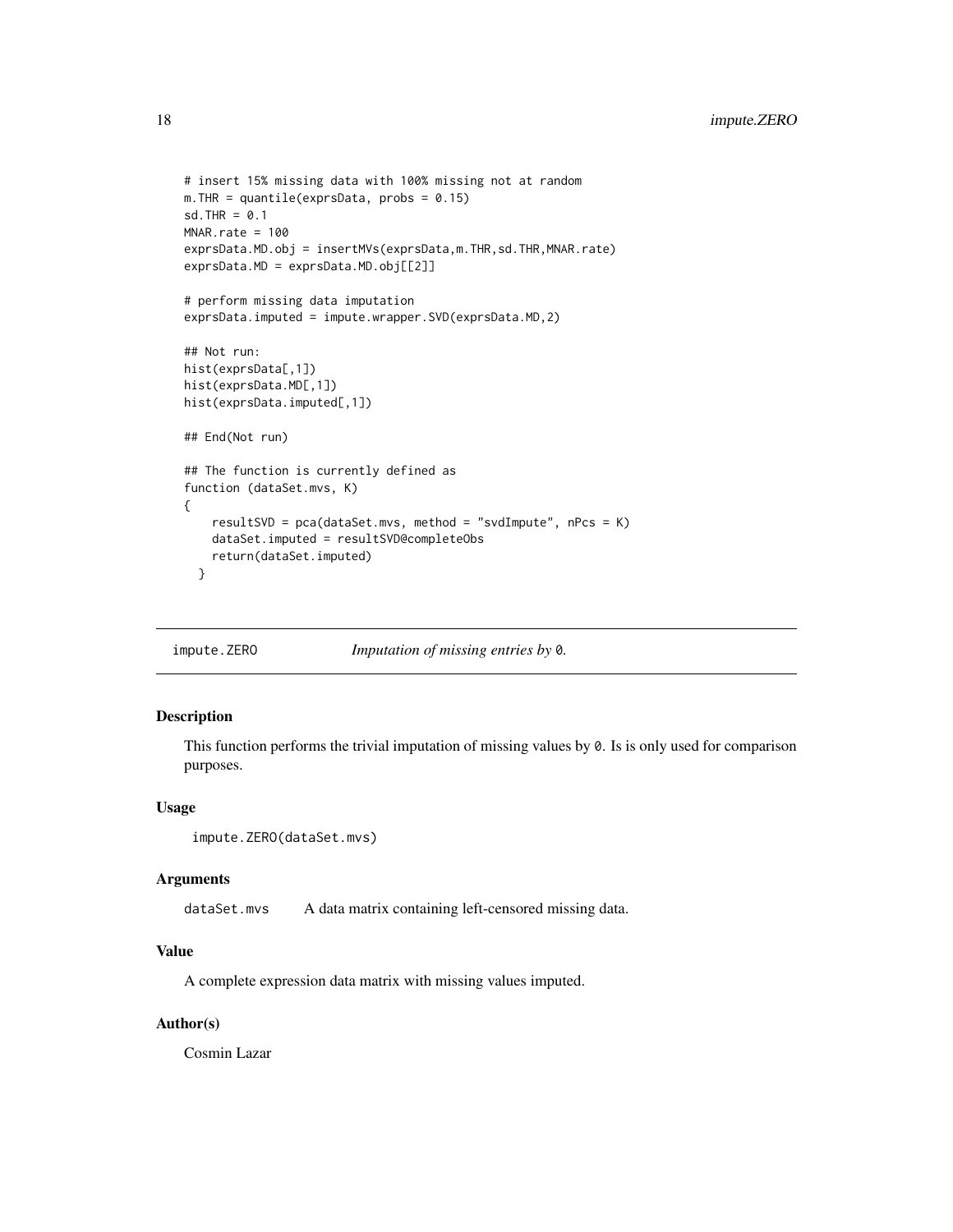#### <span id="page-18-0"></span> $insertMVs$  19

# See Also

[impute.QRILC](#page-11-1), [impute.MinDet](#page-7-1), [impute.MinProb](#page-9-1)

#### Examples

```
# generate expression data matrix
exprsDataObj = generate.ExpressionData(nSamples1 = 6, nSamples2 = 6,
                          meanSamples = 0, sdSamples = 0.2,
                          nFeatures = 1000, nFeaturesUp = 50, nFeaturesDown = 50,
                          meanDynRange = 20, sdDynRange = 1,
                          meanDiffAbund = 1, sdDiffAbund = 0.2)
exprsData = exprsDataObj[[1]]
# insert 15% missing data with 100% missing not at random
m. THR = quantile(exprsData, probs = 0.15)
sd.THR = 0.1MNAR rate = 100exprsData.MD.obj = insertMVs(exprsData,m.THR,sd.THR,MNAR.rate)
exprsData.MD = exprsData.MD.obj[[2]]
# perform missing data imputation
exprsData.imputed = impute.ZERO(exprsData.MD)
## Not run:
hist(exprsData[,1])
hist(exprsData.MD[,1])
hist(exprsData.imputed[,1])
## End(Not run)
## The function is currently defined as
function (dataSet.mvs)
{
    dataSet.imputed = dataSet.mvs
    dataSet.imputed[which(is.na(dataSet.mvs))] = 0
    return(dataSet.imputed)
  }
```
<span id="page-18-1"></span>

insertMVs *Generates missing data in a complete data matrix.*

# Description

This function generates missing data in a complete data matrix. Both random and left-censored missing data can be generated. The percentage of all missing data is controlled by mean.THR. The percentage of missing data which are left-censored is controlled by MNAR.rate.

#### Usage

```
insertMVs(original, mean.THR, sd.THR, MNAR.rate)
```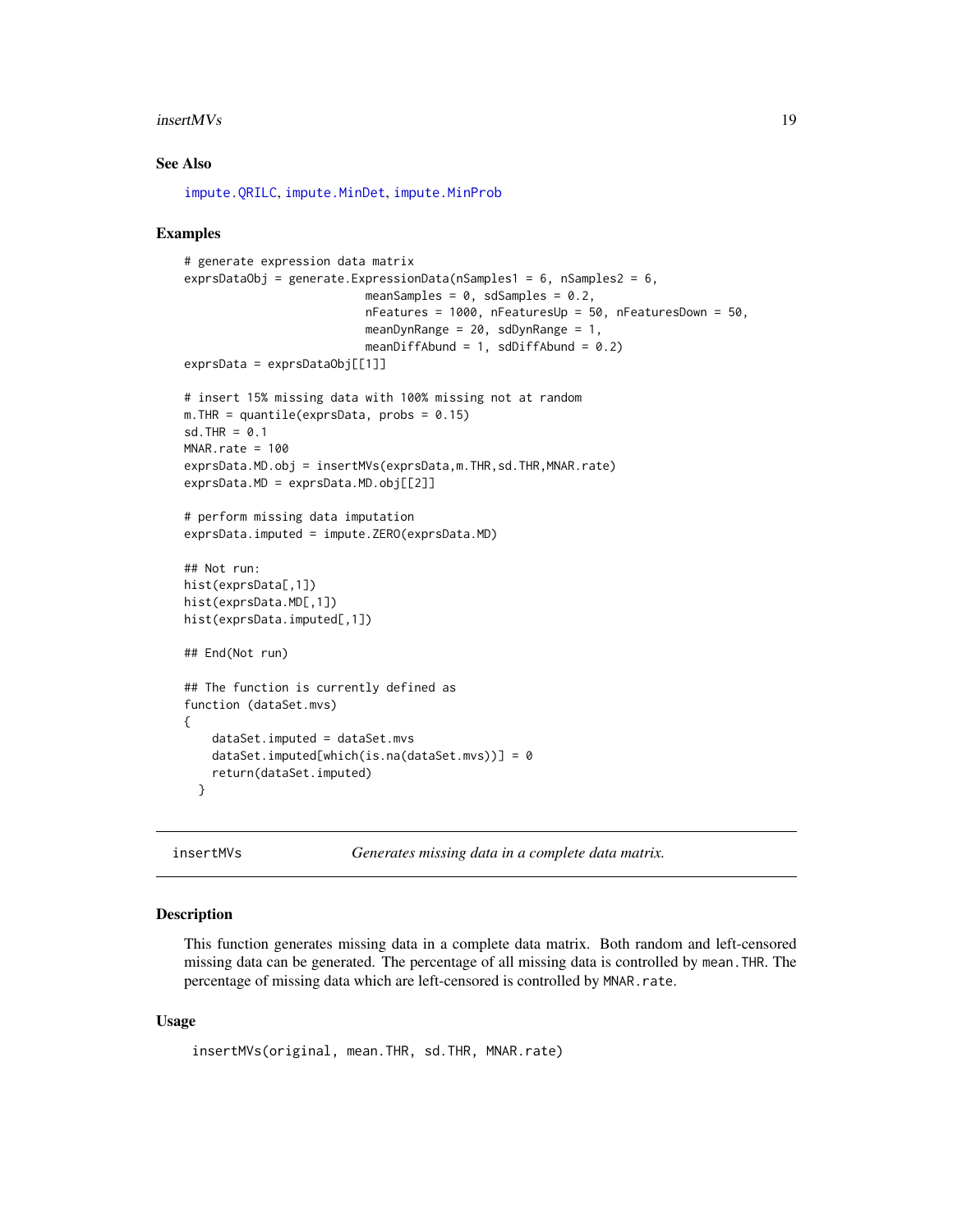# <span id="page-19-0"></span>Arguments

| original  | Original complete data matrix of peptide/protein expression.                                                                                                                                                                                                                                                                                                                                     |
|-----------|--------------------------------------------------------------------------------------------------------------------------------------------------------------------------------------------------------------------------------------------------------------------------------------------------------------------------------------------------------------------------------------------------|
| mean.THR  | Mean value of the threshold distribution which controls the total missing data<br>rate (mean. THR should be initially set such that the result of the initial thresh-<br>olding, in terms of no. of NAs, equals the total missing values rate). Example:<br>if one wants to generate 30% missing data, mean. THR can be set as follows:<br>mean. THR = quantile(exprsData, probs = $0.3$ ).      |
| sd.THR    | Standard deviation of the threshold distribution which controls the total missing<br>data rate. sd. THR is usually set to a small value (e.g. $0.1$ ).                                                                                                                                                                                                                                           |
| MNAR.rate | Percentage of MVs which are missing not at random. Among the total number<br>of missing data (NA_rate_TOTAL) generated by the initial threshold, a percent-<br>age of missing data that equals MNAR. rate is preserved as such; the remain-<br>ing missing data are replaced with the original values. Next, a proportion of<br>(NA_rate_TOTAL – MNAR.rate) missing data are generated randomly. |

#### Value

A list including elements:

| original     | Original complete data matrix                                            |
|--------------|--------------------------------------------------------------------------|
| original.mvs | Data matrix derived from the original by generating missing data         |
| pNaNs        | The percetage of missing data generated in the original complete dataset |

#### Author(s)

Cosmin Lazar

# See Also

[generate.ExpressionData](#page-1-1)

```
# generate expression data matrix
exprsDataObj = generate.ExpressionData(nSamples1 = 6, nSamples2 = 6,
                         meanSamples = 0, sdSamples = 0.2,
                          nFeatures = 1000, nFeaturesUp = 50, nFeaturesDown = 50,
                         meanDynRange = 20, sdDynRange = 1,
                          meanDiffAbund = 1, sdDiffAbund = 0.2)
exprsData = exprsDataObj[[1]]
# insert 15% missing data with 50% missing not at random
m. THR = quantile(exprsData, probs = 0.15)
sd.THR = 0.1MNAR.rate = 50
exprsData.MD.obj = insertMVs(exprsData,m.THR,sd.THR,MNAR.rate)
exprsData.MD = exprsData.MD.obj[[2]]
```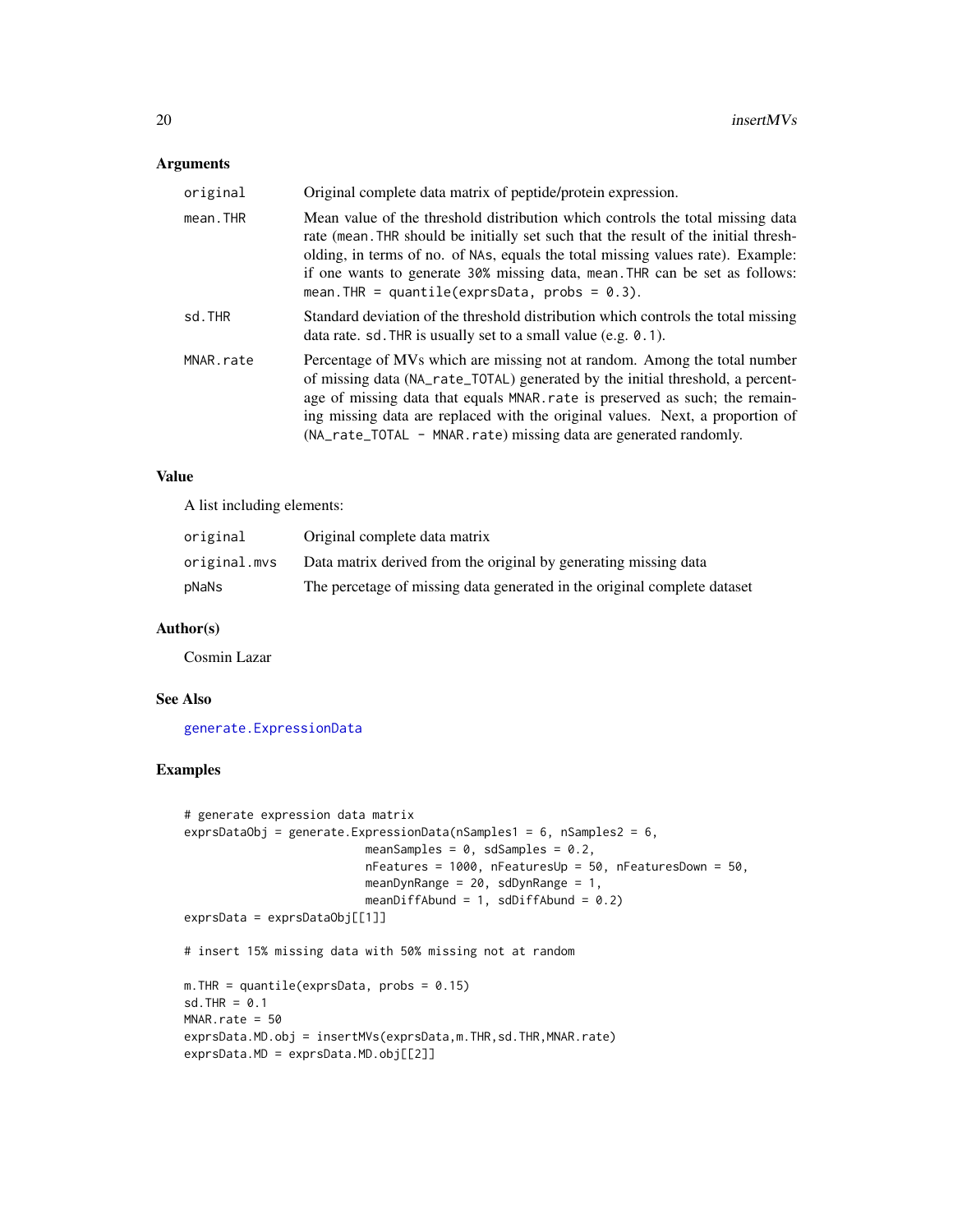```
## Not run:
hist(exprsData[,1])
hist(exprsData.MD[,1])
hist(exprsData.imputed[,1])
## End(Not run)
## The function is currently defined as
function (original, mean.THR, sd.THR, MNAR.rate)
{
    originalNaNs = original
    nProt = nrow(original)
    nSamples = ncol(original)
    thr = matrix(rnorm(nSamples * nProt, mean.THR, sd.THR), nProt,
        nSamples)
    indices.MNAR = which(original < thr)
    no.MNAR = round(MNAR.rate/100 * length(indices.MNAR))
    temp = matrix(original, 1, nSamples * nProt)temp[sample(indices.MNAR, no.MNAR)] = NaN
    indices.MCAR = which(!is.na(temp))
    no.MCAR = floor((100 - MNAR.rate)/100 * length(indices.MNAR))print(no.MCAR + no.MNAR)
    temp[sample(indices.MCAR, no.MCAR)] = NaN
    originalNaNs = matrix(temp, nProt, nSamples)
    originalNaNs_adjusted = originalNaNs
    noNaNs_Var = rowSums(is.na(originalNaNs))
    allNaNs_Vars = which(noNaNs_Var == nSamples)
    sampleIndexToReplace = sample(1:nSamples, length(allNaNs_Vars),
        replace = T)
    for (i in 0:length(sampleIndexToReplace)) {
      originalNaNs_adjusted[allNaNs_Vars[i], sampleIndexToReplace[i]] = original[allNaNs_Vars[i],
            sampleIndexToReplace[i]]
    }
    pNaNs = length(which(is.na(originalNaNs_adjusted)))/(nSamples *
        nProt)
    print(pNaNs)
    return(list(original, originalNaNs_adjusted, pNaNs))
  }
```
intensity\_PXD000022 *Dataset PXD000022 from ProteomeXchange.*

#### Description

This dataset has been collected during a study designed to compare the protein content of the exosome-like vesicles (ELVs) released from C2C12 murine myoblasts during proliferation (ELV-MB), and after differentiation into myotuves (ELV-MT). The dataset within this package contains proteins intensity processed using MaxQuant. More information can be found on ProteomeExchange public repository (http://proteomecentral.proteomexchange.org/cgi/GetDataset?ID=PXD000022) or in the original paper (see reference).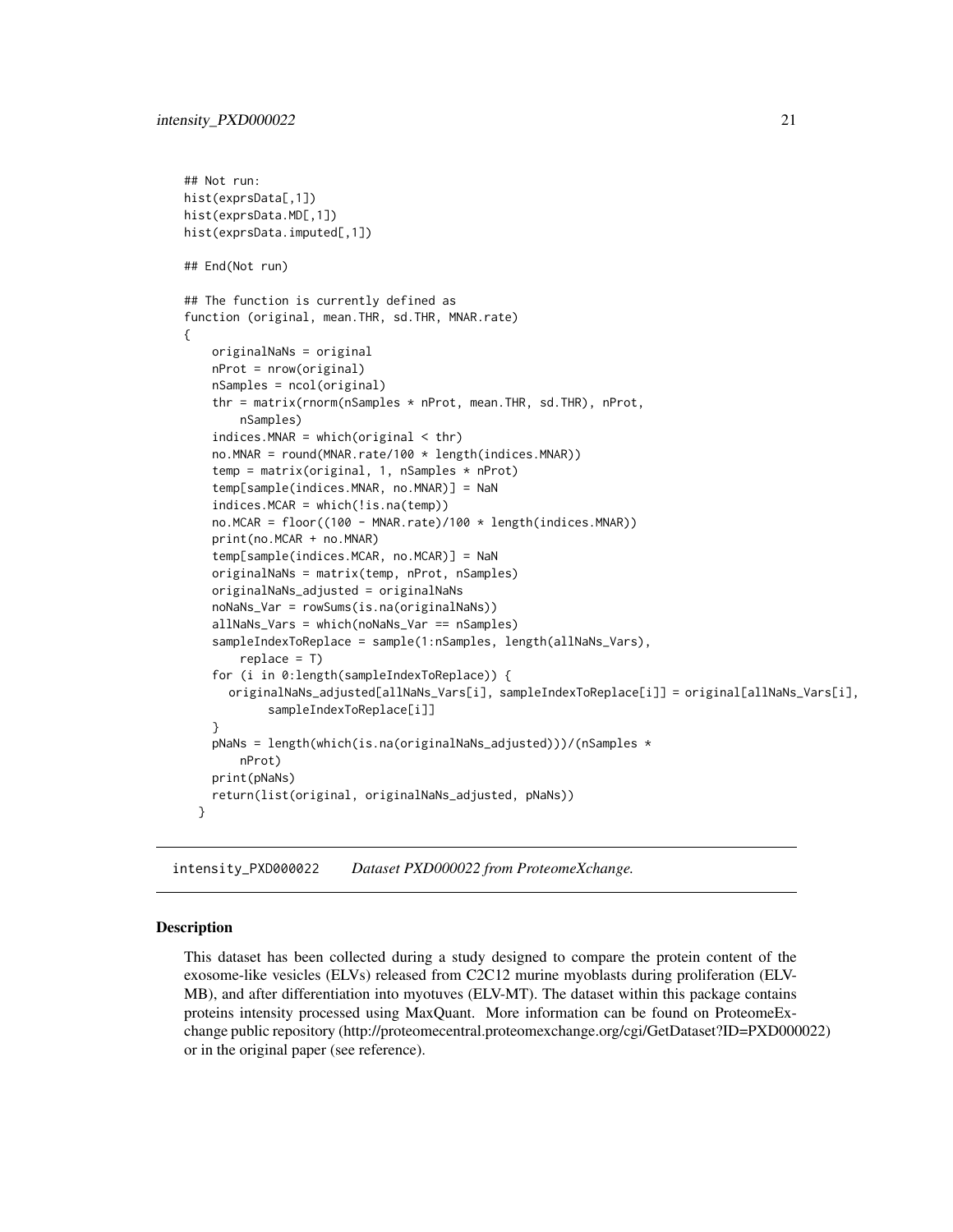#### Usage

data(intensity\_PXD000022)

#### Format

A data frame with 660 observations on the following 7 variables.

Protein.IDs Peptides/Proteins names

Intensity.MB.1 a numeric vector

Intensity.MB.2 a numeric vector

Intensity.MB.3 a numeric vector

Intensity.MT.1 a numeric vector

Intensity.MT.2 a numeric vector

Intensity.MT.3 a numeric vector

#### Source

Original MaxQuant data: http://proteomecentral.proteomexchange.org/cgi/GetDataset?ID=PXD000022

# References

Forterre A, Jalabert A, Berger E, Baudet M, Chikh K, et al. (2014) Proteomic Analysis of C2C12 Myoblast and Myotube Exosome-Like Vesicles: A New Paradigm for Myoblast-Myotube Cross Talk? PLoS ONE 9(1): e84153. doi:10.1371/journal.pone.0084153

#### Examples

```
data(intensity_PXD000022)
```
intensity\_PXD000052 *Dataset PXD000052 from ProteomeXchange.*

# Description

This dataset has been collected during a study designed to perform the proteomic analysis of the SLP76 interactome in resting and activated primary mast cells. Four SLP76 replicates (with two analytical replicates each) have been affinity-purified from both resting and activated primary mast cells. The dataset within this package contains proteins intensity processed using MaxQuant. More information can be found on ProteomeExchange public repository (http://proteomecentral.proteomexchange.org/cgi/GetData or in the original paper (see reference).

#### Usage

```
data(intensity_PXD000052)
```
<span id="page-21-0"></span>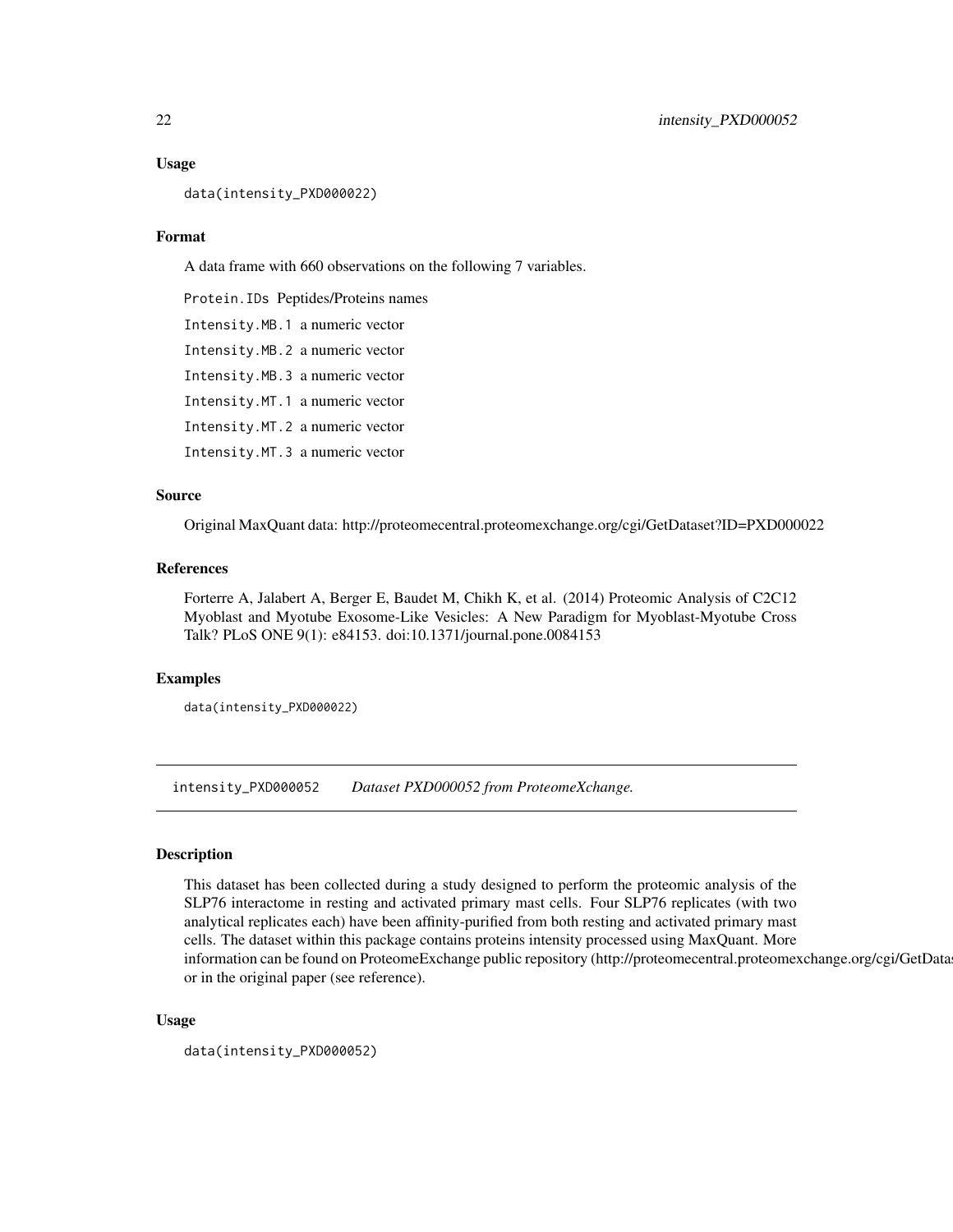# Format

A data frame with 1991 observations on the following 17 variables.

Protein.IDs Peptides/Proteins names iBAQ.stSLP\_activ1 a numeric vector iBAQ.stSLP\_activ2 a numeric vector iBAQ.stSLP\_activ3 a numeric vector iBAQ.stSLP\_activ4 a numeric vector iBAQ.stSLP\_rest1 a numeric vector iBAQ.stSLP\_rest2 a numeric vector iBAQ.stSLP\_rest3 a numeric vector iBAQ.stSLP\_rest4 a numeric vector iBAQ.WT\_activ1 a numeric vector iBAQ.WT\_activ2 a numeric vector iBAQ.WT\_activ3 a numeric vector iBAQ.WT\_activ4 a numeric vector iBAQ.WT\_rest1 a numeric vector iBAQ.WT\_rest2 a numeric vector iBAQ.WT\_rest3 a numeric vector

iBAQ.WT\_rest4 a numeric vector

#### Source

Original MaxQuant data: http://proteomecentral.proteomexchange.org/cgi/GetDataset?ID=PXD000052

# References

Bounab Y, Hesse AM, Iannascoli B, Grieco L, Coute Y, Niarakis A, Roncagalli R, Lie E, Lam KP, Demangel C, Thieffry D, Garin J, Malissen B, Da?ron M, Proteomic analysis of the SH2 domaincontaining leukocyte protein of 76 kDa (SLP76) interactome in resting and activated primary mast cells [corrected]. Mol Cell Proteomics, 12(10):2874-89(2013).

#### Examples

data(intensity\_PXD000052)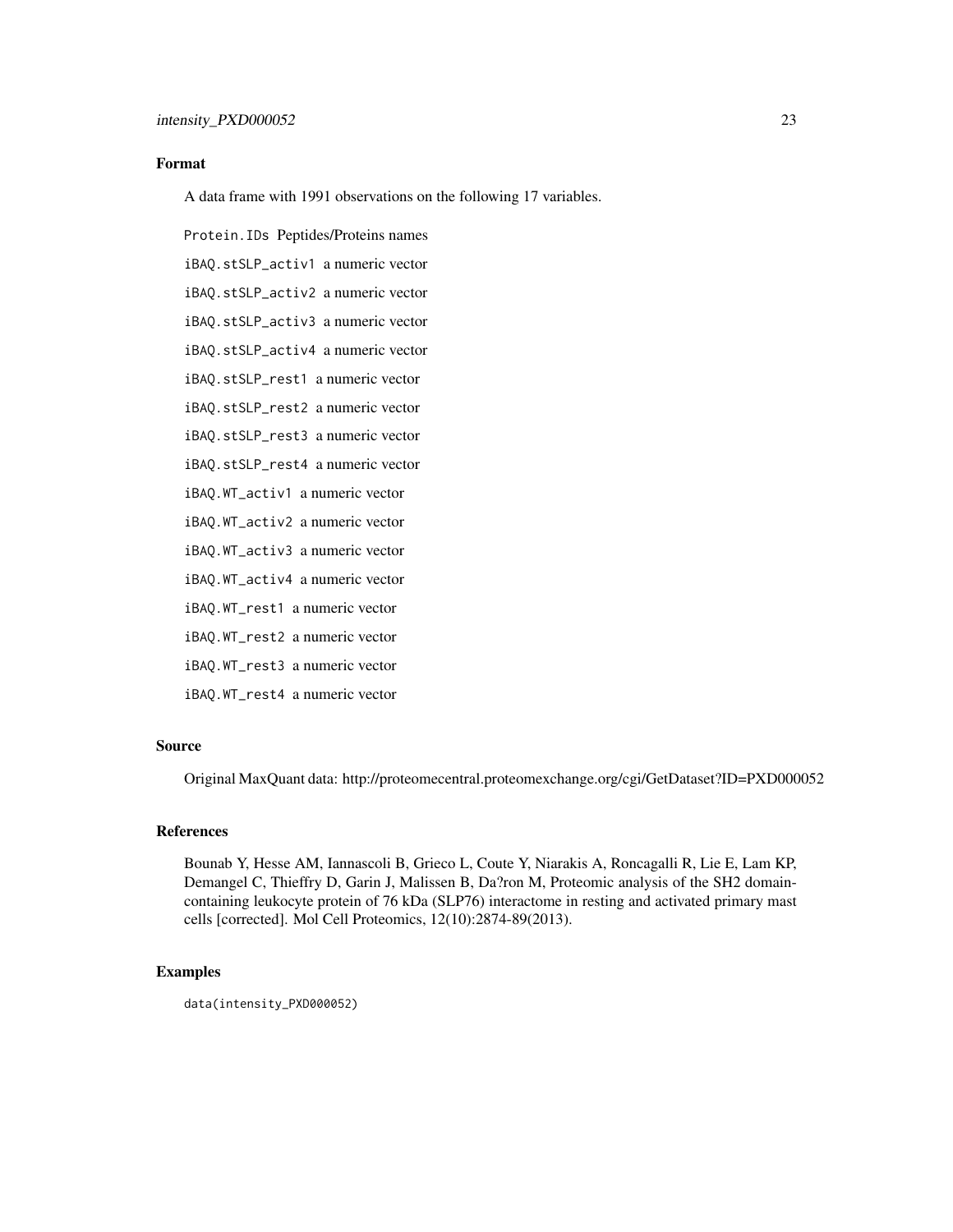<span id="page-23-0"></span>intensity\_PXD000438 *Dataset PXD000438 from ProteomeXchange.*

#### Description

This dataset has been collected during a study designed to compare human primary tumor-derived xenograph proteomes of the two major histological non-small cel lung cancer subtypes: adenocarcinoma (ADC) and squamous cell carcinoma (SCC). The dataset within this package contains proteins intensity for 6 ADC and 6 SCC samples, processed using MaxQuant. More information can be found on ProteomeExchange public repository(http://proteomecentral.proteomexchange.org/cgi/GetDataset?ID=PXD000438) or in the original paper (see reference).

#### Usage

data(intensity\_PXD000438)

# Format

A data frame with 3709 observations on the following 13 variables.

Protein.IDs Peptides/Proteins names

Intensity.092.1 a numeric vector

Intensity.092.2 a numeric vector

Intensity.092.3 a numeric vector

Intensity.441.1 a numeric vector

Intensity.441.2 a numeric vector

Intensity.441.3 a numeric vector

Intensity.561.1 a numeric vector

Intensity.561.2 a numeric vector

Intensity.561.3 a numeric vector

Intensity.691.1 a numeric vector

Intensity.691.2 a numeric vector

Intensity.691.3 a numeric vector

#### Source

Original MaxQuant data: http://proteomecentral.proteomexchange.org/cgi/GetDataset?ID=PXD000438

# References

Zhang W, Wei Y, Ignatchenko V, Li L, Sakashita S, Pham NA, Taylor P, Tsao MS, Kislinger T, Moran MF, Proteomic profiles of human lung adeno and squamous cell carcinoma using super-SILAC and label-free quantification approaches. Proteomics, 14(6):795-803(2014).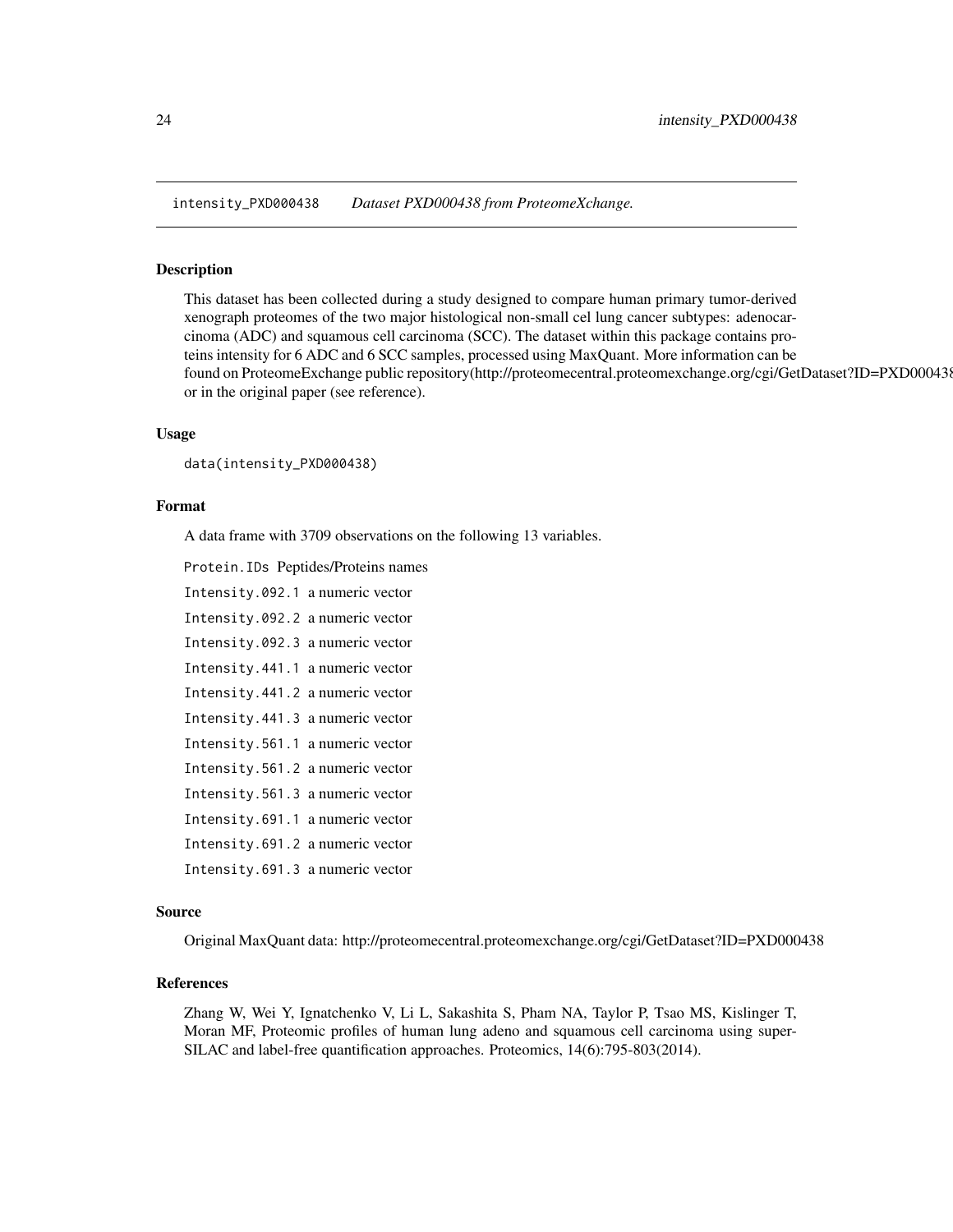#### <span id="page-24-0"></span>Examples

data(intensity\_PXD000438)

intensity\_PXD000501 *Dataset PXD000501 from ProteomeXchange.*

#### Description

This dataset contains three biological replicates with three technical replicates each for the conditiones media (CM) and the whole cell lysates (WCL) of C8-D1A cell lines. The dataset within this package contains proteins iBAQ intensity processed using MaxQuant. More information can be found on ProteomeExchange public repository (http://proteomecentral.proteomexchange.org/cgi/GetDataset?ID=PXD000501) or in the original paper (see reference).

# Usage

data(intensity\_PXD000501)

#### Format

A data frame with 7363 observations on the following 19 variables.

```
Protein.IDs Peptides/Proteins names
```

```
iBAQ.secretome_set1_tech1 a numeric vector
iBAQ.secretome_set1_tech2 a numeric vector
iBAQ.secretome_set1_tech3 a numeric vector
iBAQ.secretome_set2_tech1 a numeric vector
iBAQ.secretome_set2_tech2 a numeric vector
iBAQ.secretome_set2_tech3 a numeric vector
iBAQ.secretome_set3_tech1 a numeric vector
iBAQ.secretome_set3_tech2 a numeric vector
iBAQ.secretome_set3_tech3 a numeric vector
iBAQ.whole_set1_tech1 a numeric vector
iBAQ.whole_set1_tech2 a numeric vector
iBAQ.whole_set1_tech3 a numeric vector
iBAQ.whole_set2_tech1 a numeric vector
iBAQ.whole_set2_tech2 a numeric vector
iBAQ.whole_set2_tech3 a numeric vector
iBAQ.whole_set3_tech1 a numeric vector
iBAQ.whole_set3_tech2 a numeric vector
iBAQ.whole_set3_tech3 a numeric vector
```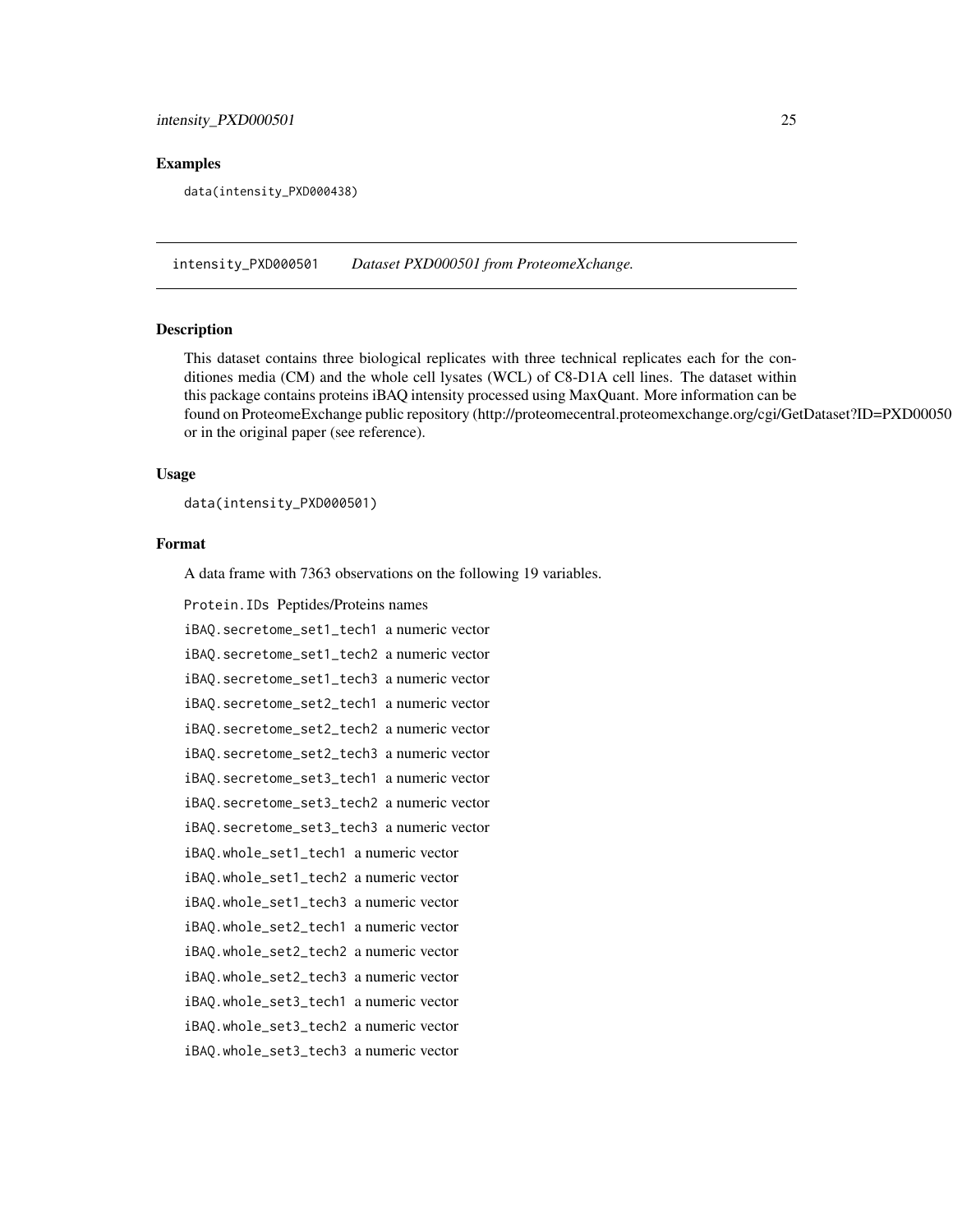#### <span id="page-25-0"></span>Source

Original MaxQuant data: http://proteomecentral.proteomexchange.org/cgi/GetDataset?ID=PXD000501

# References

Han D, Jin J, Woo J, Min H, Kim Y, Proteomic analysis of mouse astrocytes and their secretome by a combination of FASP and StageTip-based, high pH, reversed-phase fractionation. Proteomics, ():(2014).

# Examples

```
data(intensity_PXD000501)
```
<span id="page-25-1"></span>model.Selector *Model selector for hybrid missing data imputation*

#### Description

The function sets a flag "1" for lines (proteins/peptides) where the imputation of missing values should be performed using a MAR/MCAR specific method, and "0" if the imputation should be performed using a MNAR specific method.

#### Usage

```
model.Selector(dataSet.mvs)
```
#### Arguments

dataSet.mvs A data matrix containing missing values.

#### Value

A list including elements:

model.selector

Vector containing the flag indicators allowing the selection of the appropriate method for the imputation of missing data: the rows (peptides/proteins) corresponding to "1" in the model.selector vector are treated using a MAR specific method while the ones corresponding to "0" are treated using a MNAR specific method.

censoring.thr The estimated censoring threshold.

# Author(s)

Cosmin Lazar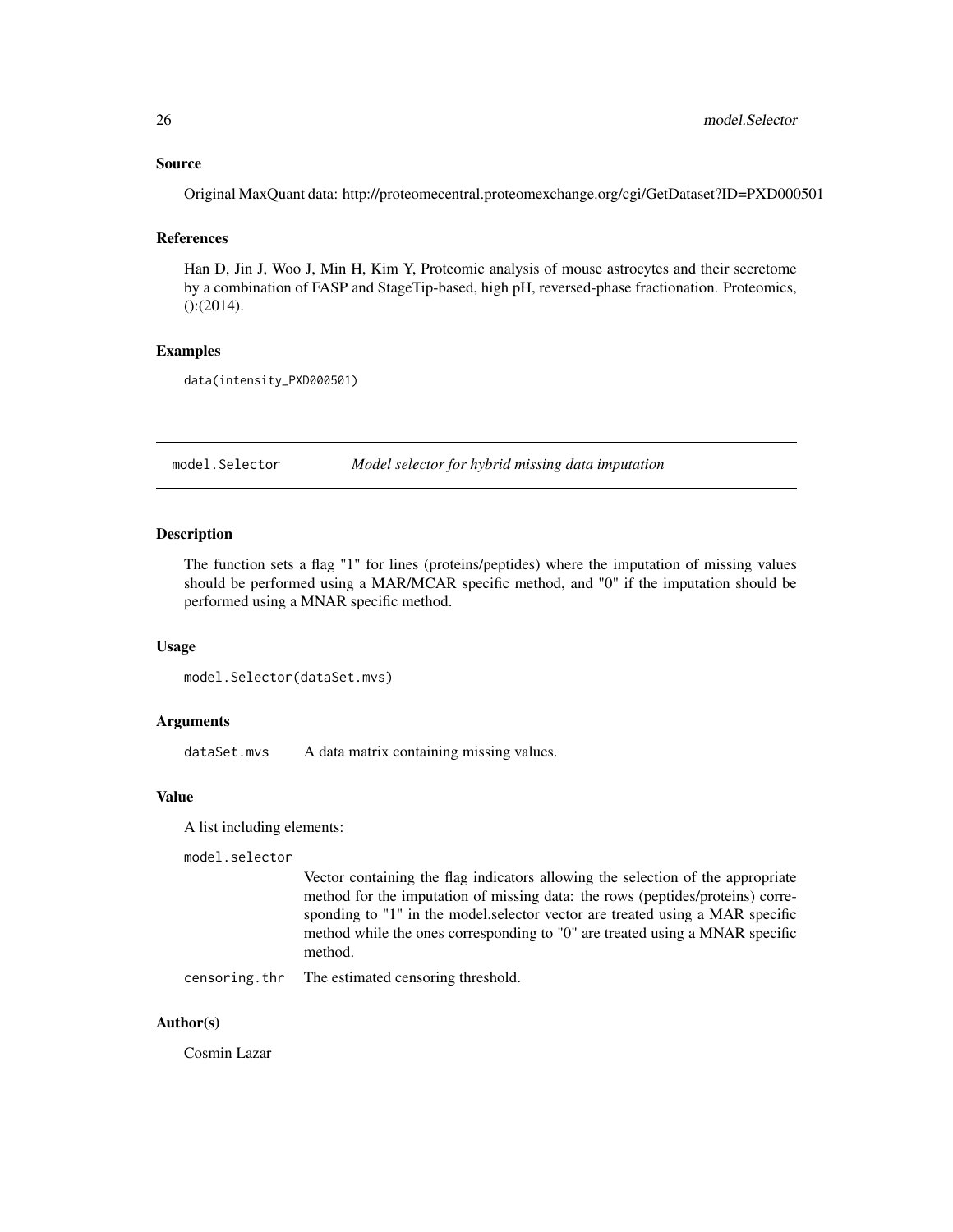# <span id="page-26-0"></span>model.Selector 27

#### See Also

[impute.MAR](#page-4-1), [impute.MAR.MNAR](#page-5-1)

```
# generate expression data matrix
exprsDataObj = generate.ExpressionData(nSamples1 = 6, nSamples2 = 6,
                          meanSamples = 0, sdSamples = 0.2,
                          nFeatures = 1000, nFeaturesUp = 50, nFeaturesDown = 50,
                          meanDynRange = 20, sdDynRange = 1,
                          meanDiffAbund = 1, sdDiffAbund = 0.2)
exprsData = exprsDataObj[[1]]
# insert 15% missing data with 100% missing not at random
m. THR = quantile(exprsData, probs = 0.15)
sd.THR = 0.1MNAR.rate = 100
exprsData.MD.obj = insertMVs(exprsData,m.THR,sd.THR,MNAR.rate)
exprsData.MD = exprsData.MD.obj[[2]]
# run model.Selector
m.s = model.Selector(exprsData.MD)
## The function is currently defined as
function (dataSet.mvs)
{
    nFeatures = dim(dataSet.mvs)[1]
   nSamples = dim(dataSet.mvs)[2]
    model.selector = rep(0, nFeatures)
    mean.vect = rowMeans(dataSet.mvs, na.rm = T)
    pNAs = length(which(is.na(mean.vect)))/length(mean.vect)
    upper.q = 0.99q.normal = qnorm(seq((pNAs + 0.001), (upper.q + 0.001), (upper.q -
        pNAs)/(upper.q * 100)), mean = 0, sd = 1)
    q.mean.vect = quantile(mean.vect, probs = seq(0.001, (upper.q +
        0.001), 0.01), na.rm = T)
    temp.QR = Im(q.mean.vect \sim q.normal)QR.obj = temp.QRmean.CDD = temp.QR$coefficients[1]
    sd.CDD = as.numeric(temp.QR$coefficients[2])
    nPoints = 512
    min.support = mean.CDD - 4 * sd.CDD
   max.support = mean.CDD + 4 * sd.CDDmean.vect.sorted = sort(mean.vect)
    Fn <- ecdf(mean.vect.sorted)
    support = c(seq(min.support, min(mean.vect, na.rm = T), length = nPoints),
        mean.vect.sorted, seq(max(mean.vect, na.rm = T), max.support,
            length = nPoints))
    cdf.OD = Fn(support)
    cdf.CD = pom(support, mean = mean.CDD, sd = sd.CDD)diff.cdf = (cdf.CD - cdf.OD)obj.fnc = (diff.cdf + 1)/(cdf.OD + 1) - 1
```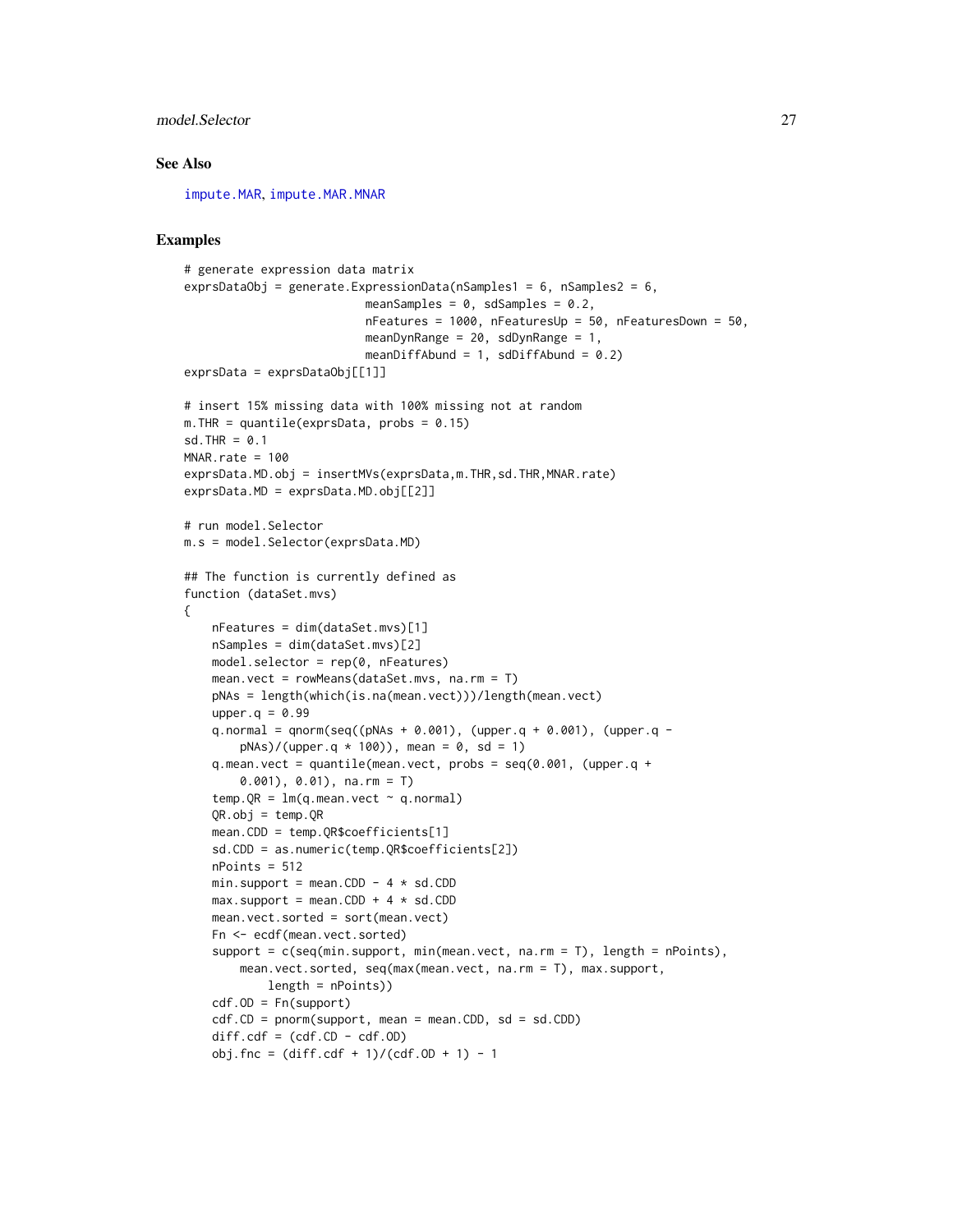#### 28 pep2prot

```
obj.fnc = obj.fnc * 10if (max(obj.fnc) > 0) {
     censoring.thr = support[which(obj.fnc == max(obj.fnc))]
  }
 else {
     censoring.thr = min.support - 1}
 model.selector[which(mean.vect > censoring.thr)] = 1
 result = list(model.selector, censoring.thr)
  return(result)
}
```
<span id="page-27-1"></span>pep2prot *Peptide to protein mapping.*

# Description

This function performs peptide to protein mapping given a peptide expression matrix and a peptide to protein map.

#### Usage

pep2prot(pep.Expr.Data, rollup.map)

#### Arguments

| pep.Expr.Data | Peptide expression data matrix. |
|---------------|---------------------------------|
| rollup.map    | Peptide to protein map.         |

# Value

A protein expression matrix. Each line is obtained by aggregating the lines in the peptide expression matrix which have the same value in the rollup.map.

# Author(s)

Cosmin Lazar

# See Also

[pep2prot](#page-27-1), [generate.RollUpMap](#page-3-1)

<span id="page-27-0"></span>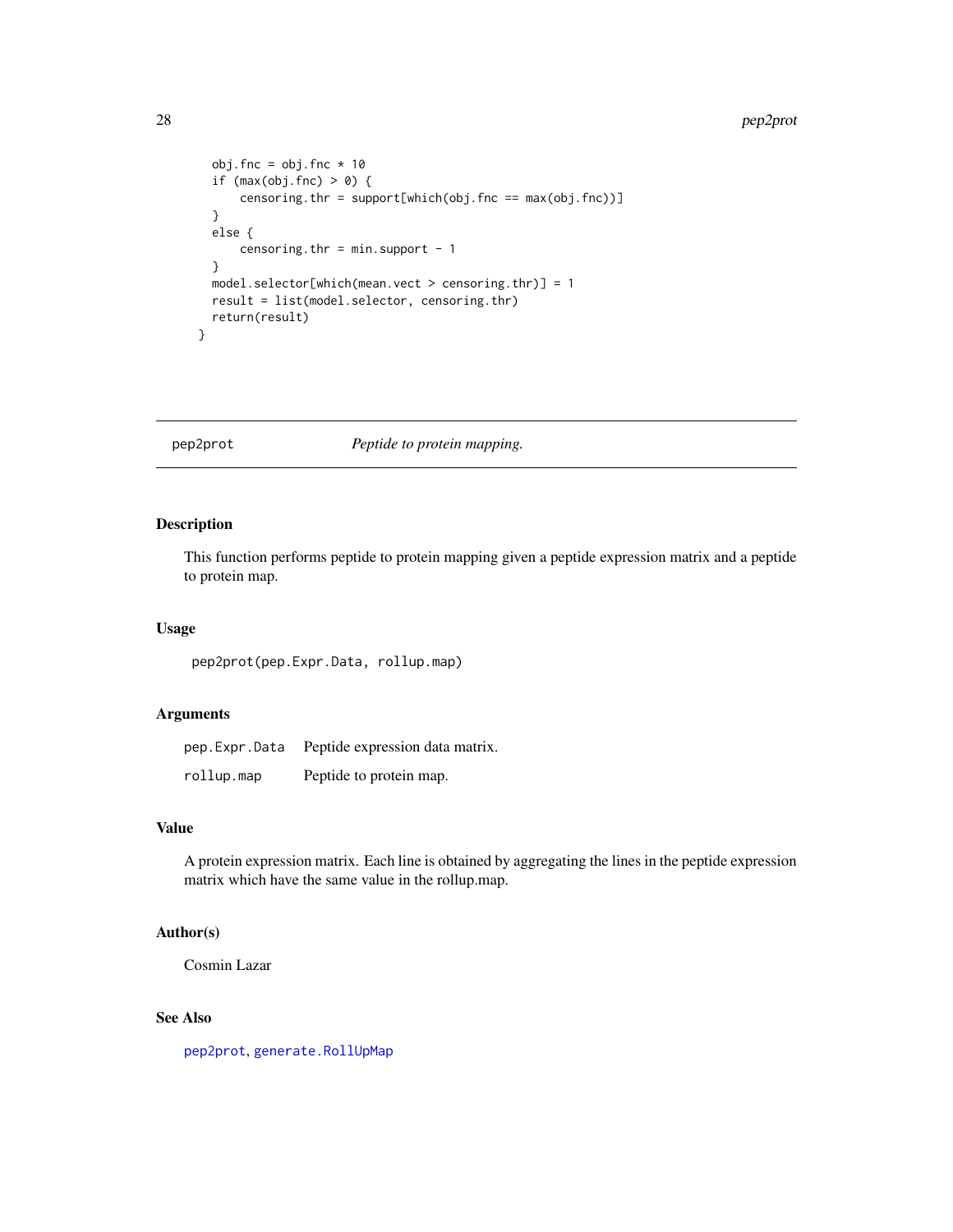#### pep2prot 29

```
# generate expression data matrix
dataObj = generate.ExpressionData(nSamples1 = 6, nSamples2 = 6,
                          meanSamples = 0, sdSamples = 0.2,
                          nFeatures = 2000, nFeaturesUp = 100, nFeaturesDown = 100,
                          meanDynRange = 20, sdDynRange = 1,
                          meanDiffAbund = 1, sdDiffAbund = 0.2)
exprsData = dataObj[[1]]# insert 15% missing data with 100% missing not at random
m. THR = quantile(exprsData, probs = 0.15)
sd.THR = 0.1MNAR.rate = 100
exprsData.MD.obj = insertMVs(exprsData,m.THR,sd.THR,MNAR.rate)
exprsData.MD = exprsData.MD.obj[[2]]
# generate rollup.map
rollUpMap = generate.RollUpMap(round(dim(exprsData.MD)[1]/2),exprsData.MD)
# peptide to protein mapping
protExprsData = pep2prot(exprsData.MD,rollUpMap)
## The function is currently defined as
function (pep.Expr.Data, rollup.map)
{
   protIDs = unique(rollup.map)
   prot.Expr.Data = matrix(, nrow = length(protIDs), ncol = dim(pep.Expr.Data)[2])
    for (i in 1:length(protIDs)) {
       temp = protIDs[i]
        pepSet = pep.Expr.Data[which(rollup.map == temp), ]
        if (length(which(rollup.map == temp)) == 1) {
            prot.Expr.Data[i, ] = pepSet
        }
       else {
            prot.Expr.Data[i, ] = apply(pepSet, 2, median, na.rm = T)
        }
    }
   return(prot.Expr.Data)
  }
```